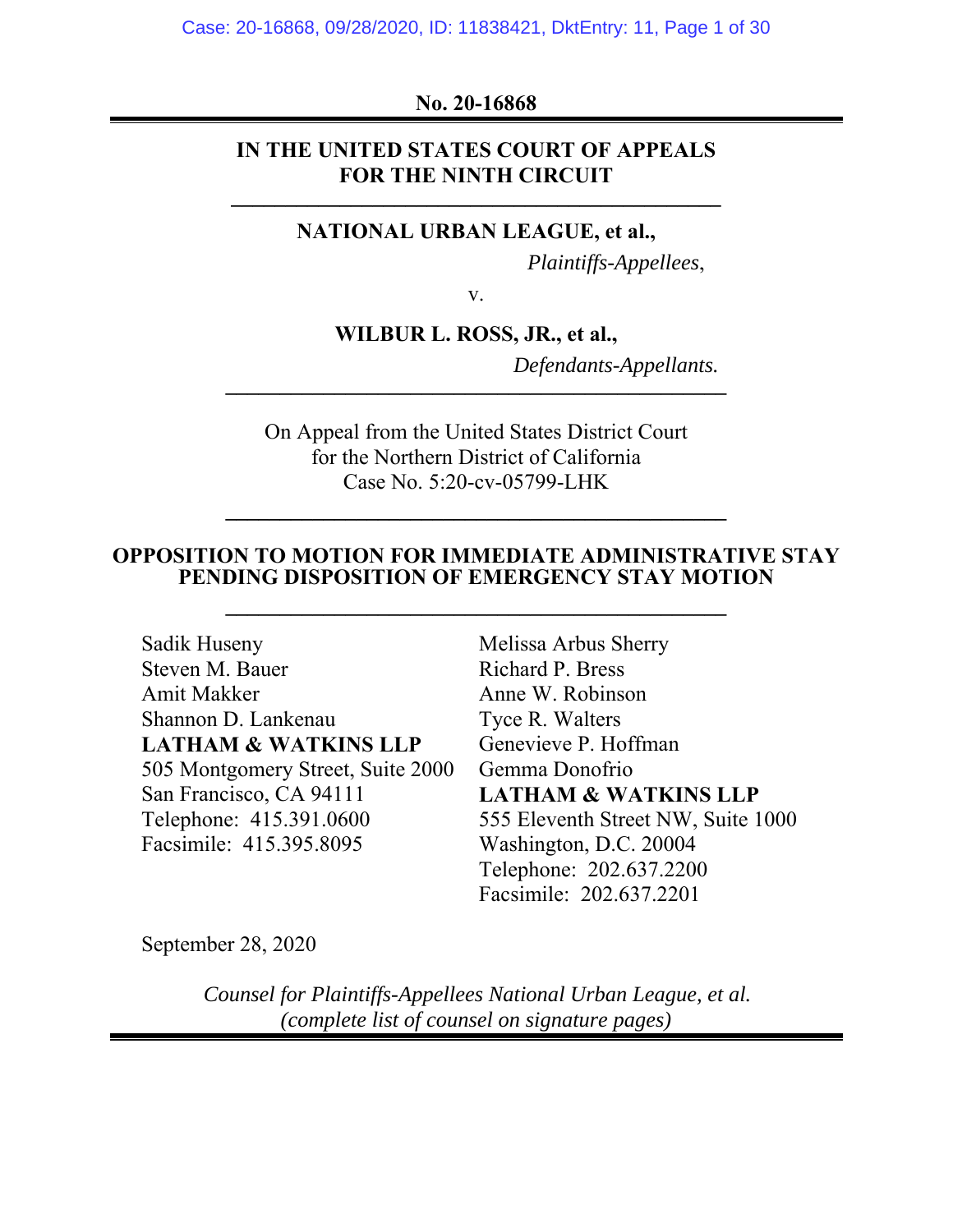# **TABLE OF CONTENTS**

## **Page**

| A.        |    |                                                                                               |
|-----------|----|-----------------------------------------------------------------------------------------------|
| <b>B.</b> |    |                                                                                               |
|           |    |                                                                                               |
| А.        |    |                                                                                               |
| <b>B.</b> |    |                                                                                               |
|           | 1. | An Administrative Stay Will Inflict Serious And                                               |
|           | 2. | Defendants Will Suffer No Irreparable Harm Without An                                         |
|           | 3. | Defendants Have Not Made A Strong Showing That<br>They Are Likely To Succeed On The Merits 17 |
|           |    |                                                                                               |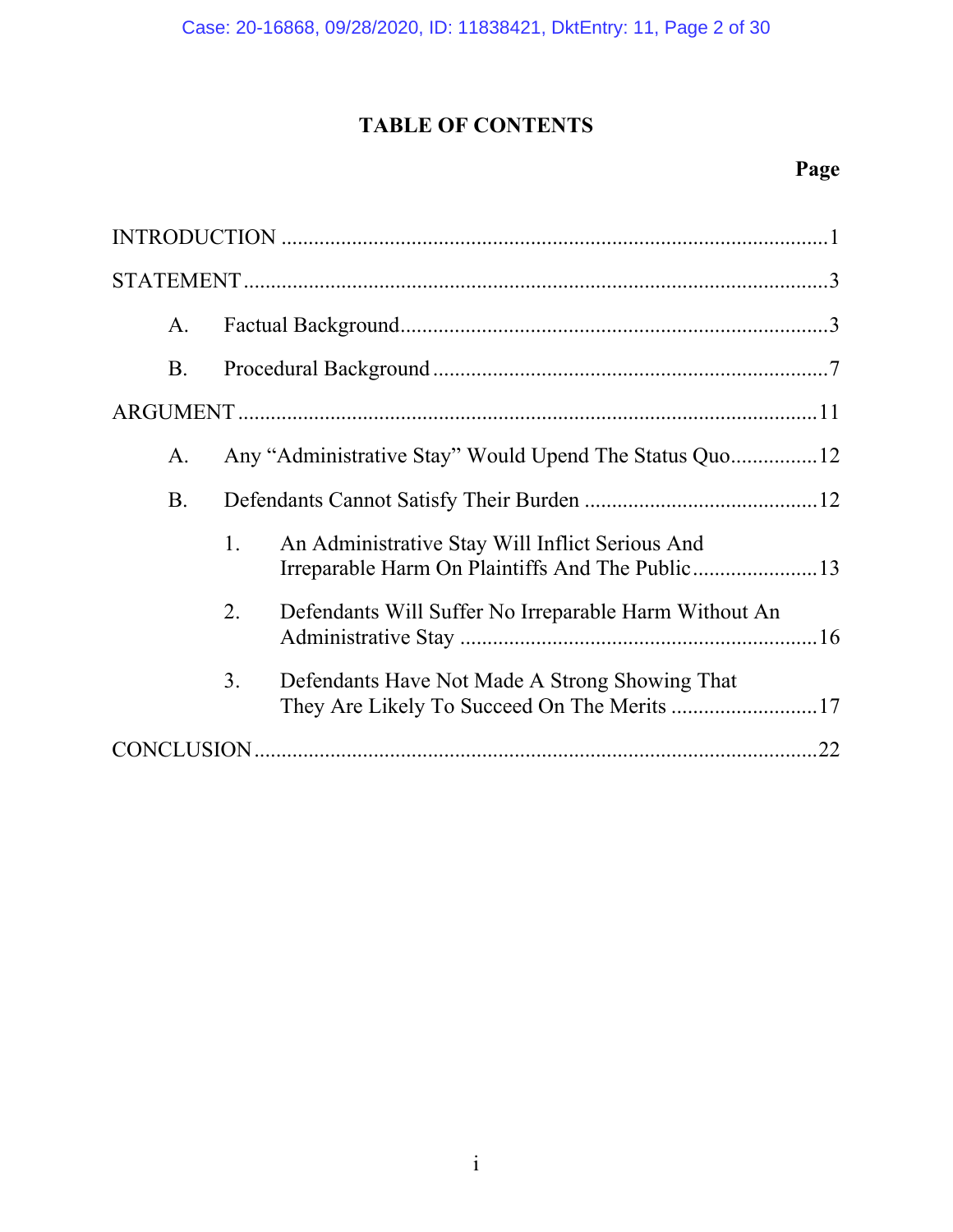### **INTRODUCTION**

After multiple rounds of extensive briefing, a thorough review of the partial administrative record, and several lengthy hearings, the district court issued a detailed and comprehensive 78-page decision. That decision stayed and enjoined Defendants from implementing a "Replan" for the 2020 Census. The Replan, thrown together in four days, was contrary to the expert advice of high-level Census Bureau officials and stopped all counting on September 30. The district court's decision instead returned to the status quo ante: a schedule adopted and implemented by Defendants, after a decade of planning, which would allow counting to continue until October 31. Among other things, the district court found that the Replan's truncated timeline would cause irreparable harm to Plaintiffs and the public by rushing to a premature and inaccurate close a Census count that would control political representation and trillions of dollars in federal funding for the next decade.

Defendants appeal that decision and move for an emergency stay pending appeal. Plaintiffs will oppose that motion on any schedule ordered by the Court. But Defendants also ask this Court to issue an "immediate administrative stay" that would upend the status quo and end the 2020 Census in *two days*. Through the guise of this "administrative stay," Defendants seek to obtain the precise end relief they ultimately desire: the ability to end critical Census field operations, to immediately fire upwards of 200,000 Census enumerators who are still working to count millions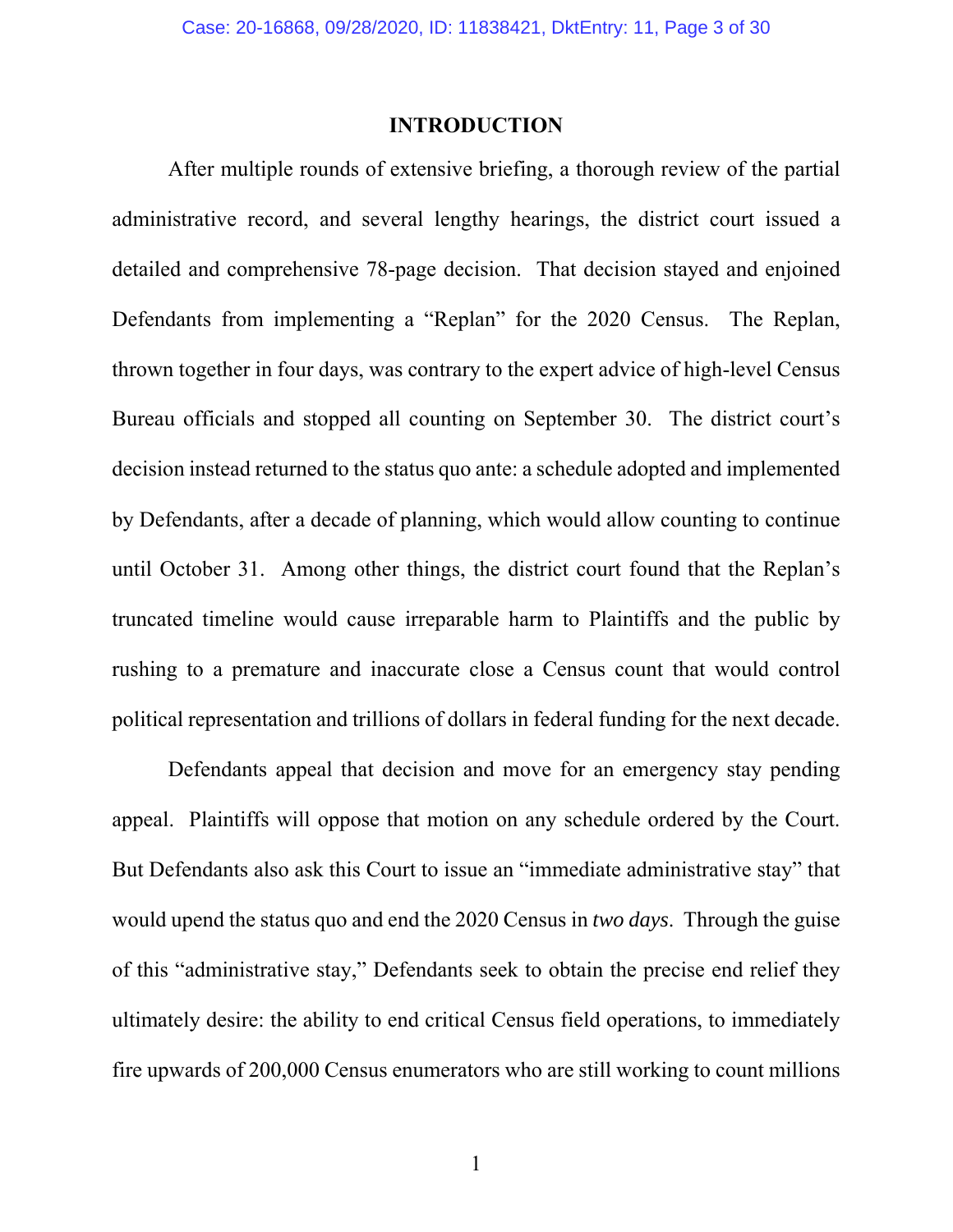#### Case: 20-16868, 09/28/2020, ID: 11838421, DktEntry: 11, Page 4 of 30

of uncounted Americans, and to ensure no practicable hope of restarting the count (as Defendants themselves concede). An administrative stay is wholly inappropriate when it would cause the very harm that the district court's stay and injunction was entered to prevent—harm that could not be fully remedied by a ruling on the stay pending appeal. That alone is reason to deny.

But Defendants also fail to satisfy their burden to show that an administrative stay is warranted under the four-factor test. Defendants do not address, let alone refute, the severe and irreparable harm that Plaintiffs (and the entire nation) will suffer from a count the Bureau has admitted will be incomplete and inaccurate by its own standards if stopped on September 30. Defendants, by contrast, will suffer no irreparable harm from continuing to implement the October 31 deadline the Bureau itself adopted—and they make no meaningful effort to show otherwise. Nor do Defendants even try to justify the fatal flaws in their decision to adopt the Replan. Defendants' arguments begin and end with the December 31 statutory deadline. But Defendants ignore now (as they did then) their competing statutory and constitutional duty to conduct an accurate census. And the December 31 deadline (still three months away) cannot excuse Defendants' utter failure to comply with the minimum standards of reasoned decisionmaking mandated by the Administrative Procedure Act—as the district court explained at length.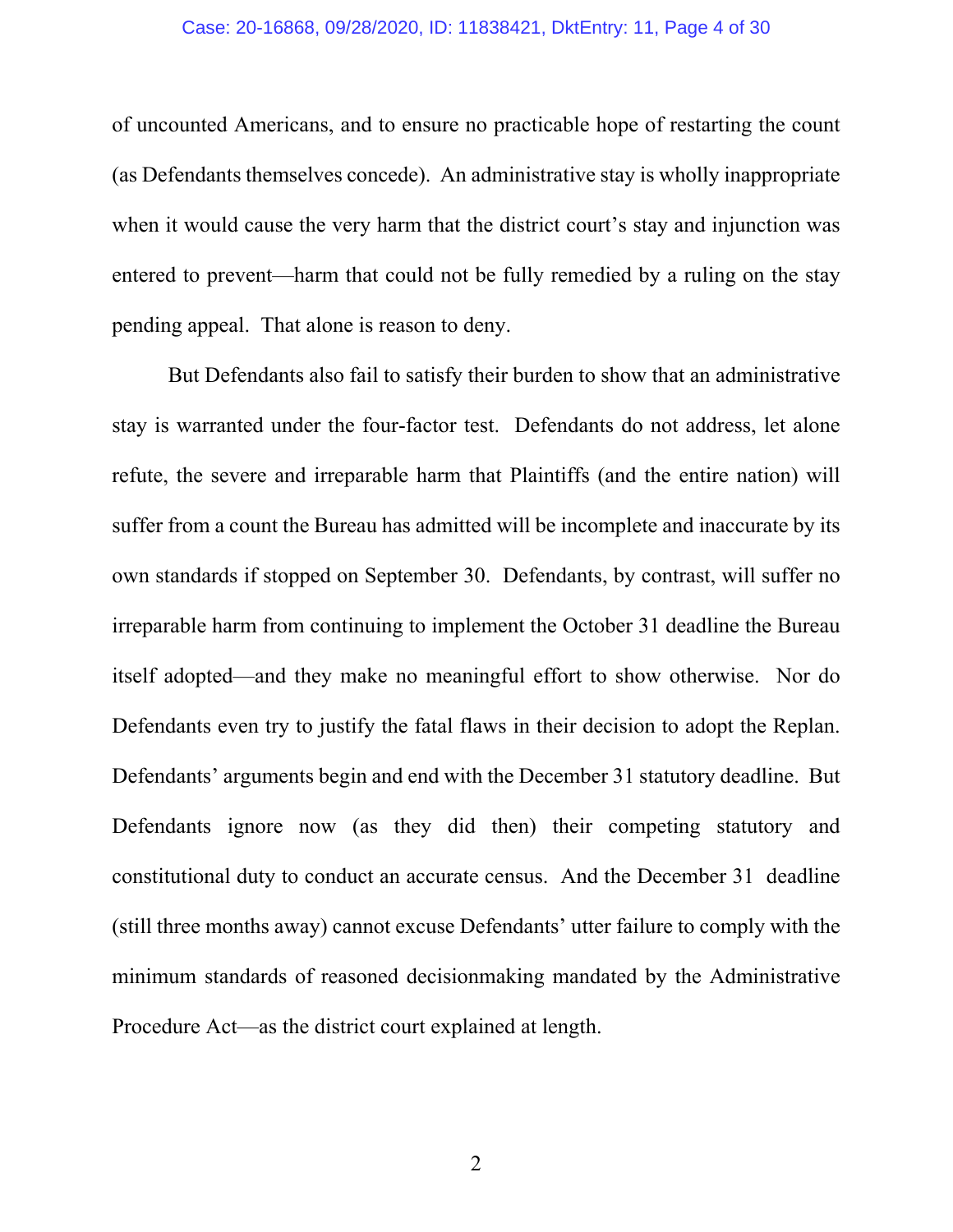The Court should deny Defendants' request for an immediate administrative stay and order full briefing on Defendants' emergency motion to stay.

### **STATEMENT**

### **A. Factual Background**

Defendants' version of the facts bears no resemblance to the actual record in this case as described, in detail, by the district court. Add.2-15.

The Census Bureau spent most of the last decade planning, developing, testing, and re-testing the original operational plan for the 2020 Census. Add.2-3. The Bureau consulted with experts, stakeholders, and partners. Add.3. And the Bureau's plan was ultimately codified in a 200-page operational plan ("2018 Operational Plan"), as well as detailed plans for each sub-operation, containing precise timelines for each and every operation in the 2020 Census. Add. 3-4*.* 

As relevant here, and consistent with prior censuses, the 2018 Operational Plan determined that the Bureau needed 20.5 weeks (March 12-July 31) for selfresponse, 11.5 weeks (May 13-July 31) for non-response follow up ("NRFU"), and 22 weeks (August 1-December 31) for data processing. Add.3. NRFU is the "most important census operation to ensuring a fair and accurate count" and is essential for capturing hard-to-count populations (Add.2 (quoting Thompson Decl. ¶15)), including communities of color, low-income individuals, undocumented immigrants, non-English speakers, and persons with mental and physical disabilities. During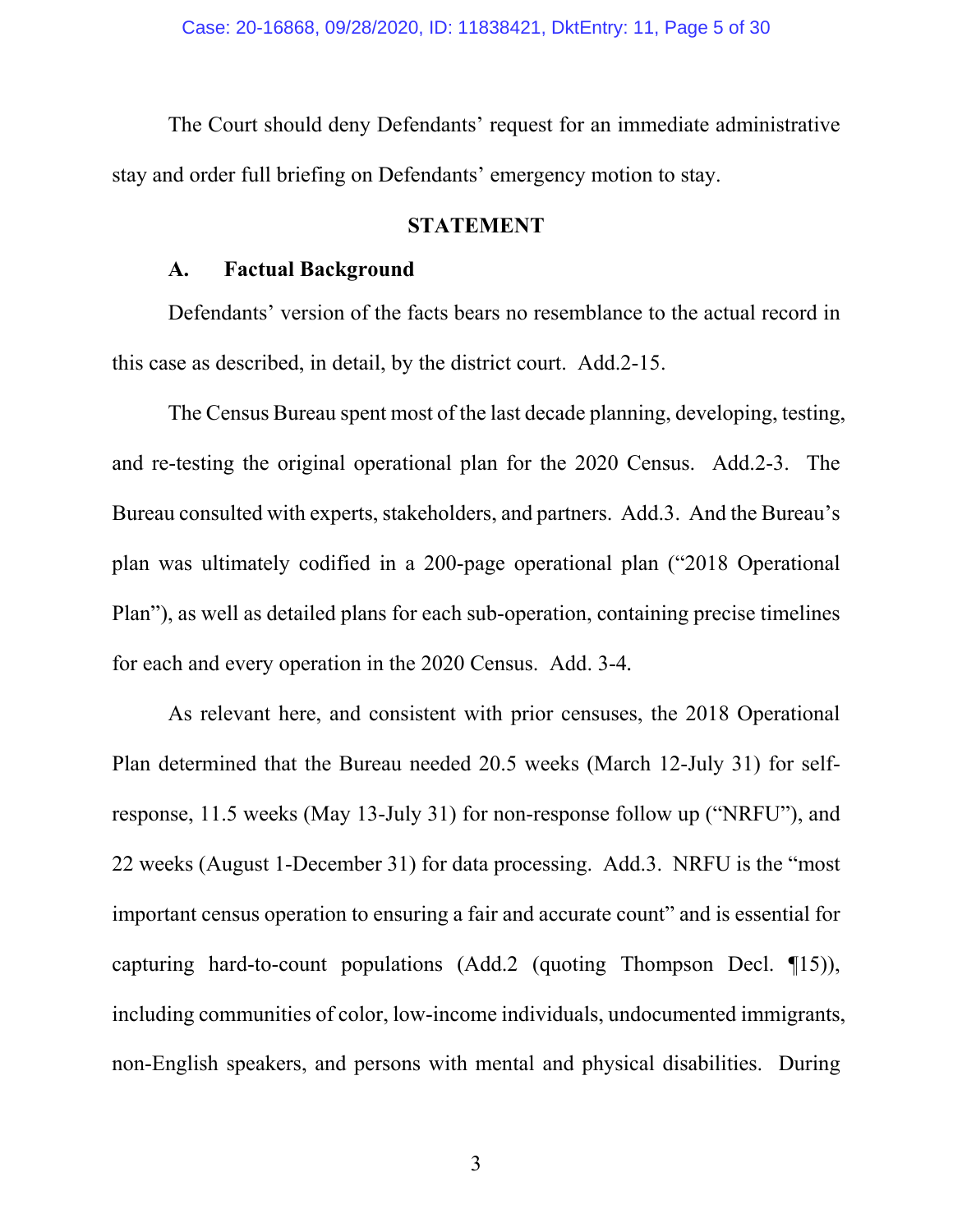#### Case: 20-16868, 09/28/2020, ID: 11838421, DktEntry: 11, Page 6 of 30

NRFU, enumerators go door-to-door to households that have not otherwise responded and also perform quality control checks to ensure that the information provided is accurate. Add.2.

Then in March, just as census season began, the COVID-19 pandemic hit and the Bureau was forced to reevaluate its plan. Add.4. Among the many new challenges, the Bureau was unable to hire and train enumerators to go door-to-door and households were, not surprisingly, unwilling to answer their doors in the midst of a pandemic. Over the course of the next month, the Bureau developed a revised plan, which they announced on April 13 (the "COVID-19 Plan"). Add.6.

The COVID-19 Plan retained the key design choices from the 2018 Operational Plan; it simply adjusted the timeline for operations, ensuring that each was given the same amount of time or more. Add.6-7. As relevant here, the Bureau delayed and slightly expanded the timeline for NRFU, providing that it would last from August 11 to October 31, 2020. Add.6. The Bureau also expanded data processing from 22 weeks to 26 weeks, so that it would end (and apportionment counts would be delivered to the President) by April 30, 2021. Add.7. The additional time was necessary "to account for the pandemic's disruptions to Bureau operations," the "public's ability to respond to the census," and "the pandemic's effects on the quality of the data, especially for groups that are less likely to selfrespond (often hard to count populations)." Add.6-7 (citation omitted); Add.49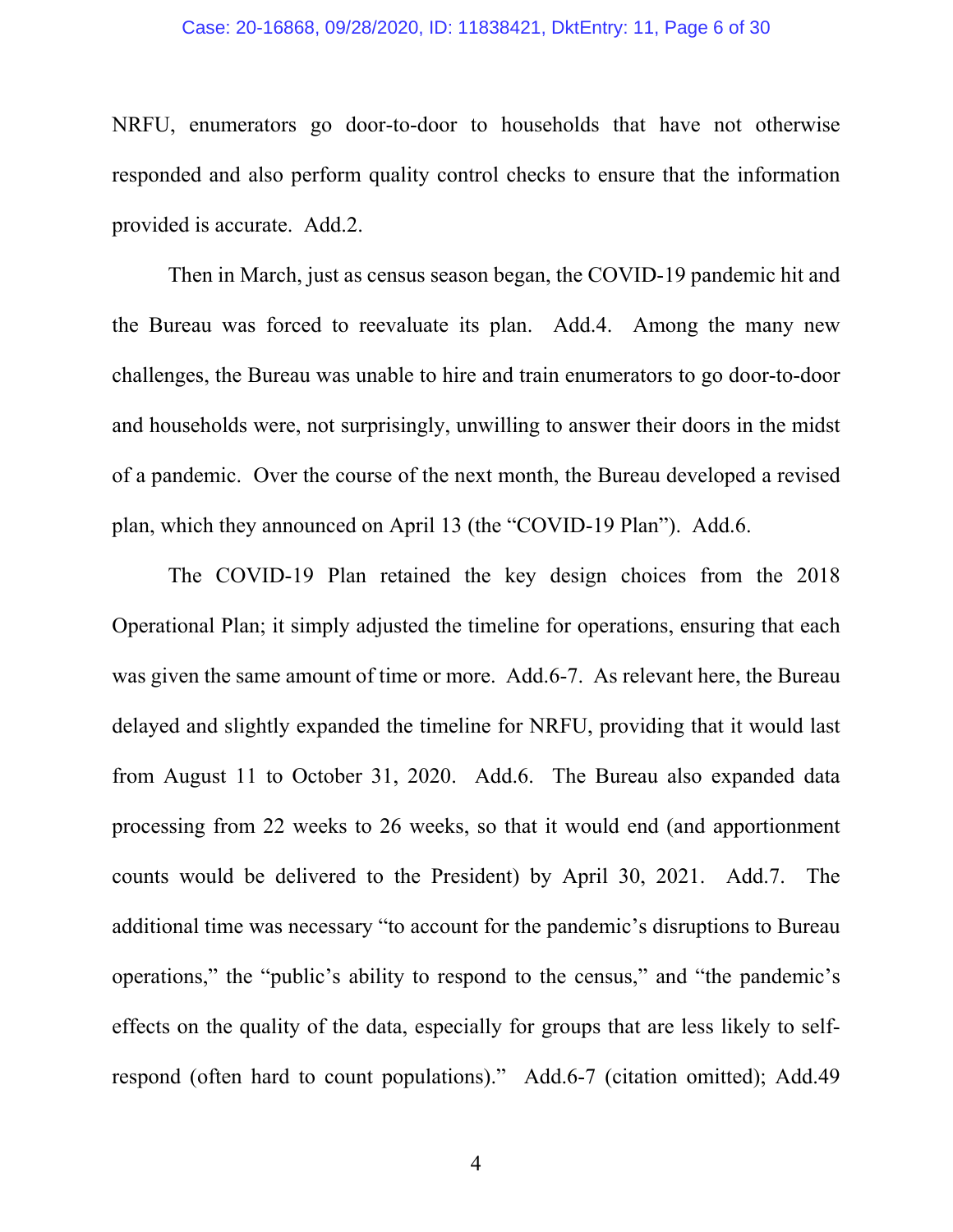(quoting DOC\_265) (26 weeks for data processing represented "as much as we can" compress the schedule "without risking significant impacts on data quality").

Because the revised timeline extended beyond the December 31 statutory deadline for reporting apportionment counts to the President, the Secretary and the Bureau jointly requested an extension from Congress. Add.7. The President agreed that additional time was essential, but did not think legislation was required. *Id.* ("I don't know that you even have to ask [Congress]. This is called an act of God. . . . I think 120 days isn't nearly enough." (quoting President Trump)).

Over the next four months, Defendants implemented the COVID-19 Plan. And senior "Bureau officials publicly stated that meeting the December 31, 2020 deadline would be impossible." Add.7; *see* Add.7-9 (collecting statements of Bureau and Commerce officials, as well as documents and recommendations, from April through early July). The consensus was that the completeness and accuracy of the Census in the face of a once-in-a-century-pandemic was what mattered most.

All of that changed when President Trump issued a memorandum on July 21 declaring that it was the United States' policy to exclude undocumented immigrants from the congressional apportionment base. Add.9. Immediately thereafter, there was a "push to complete NRFU asap." Add.10 (quoting DOC 7738). In response, high-level Bureau officials repeated what they had said earlier, with even more force. For example, on July 23, Associate Director Olson emphasized the "need to sound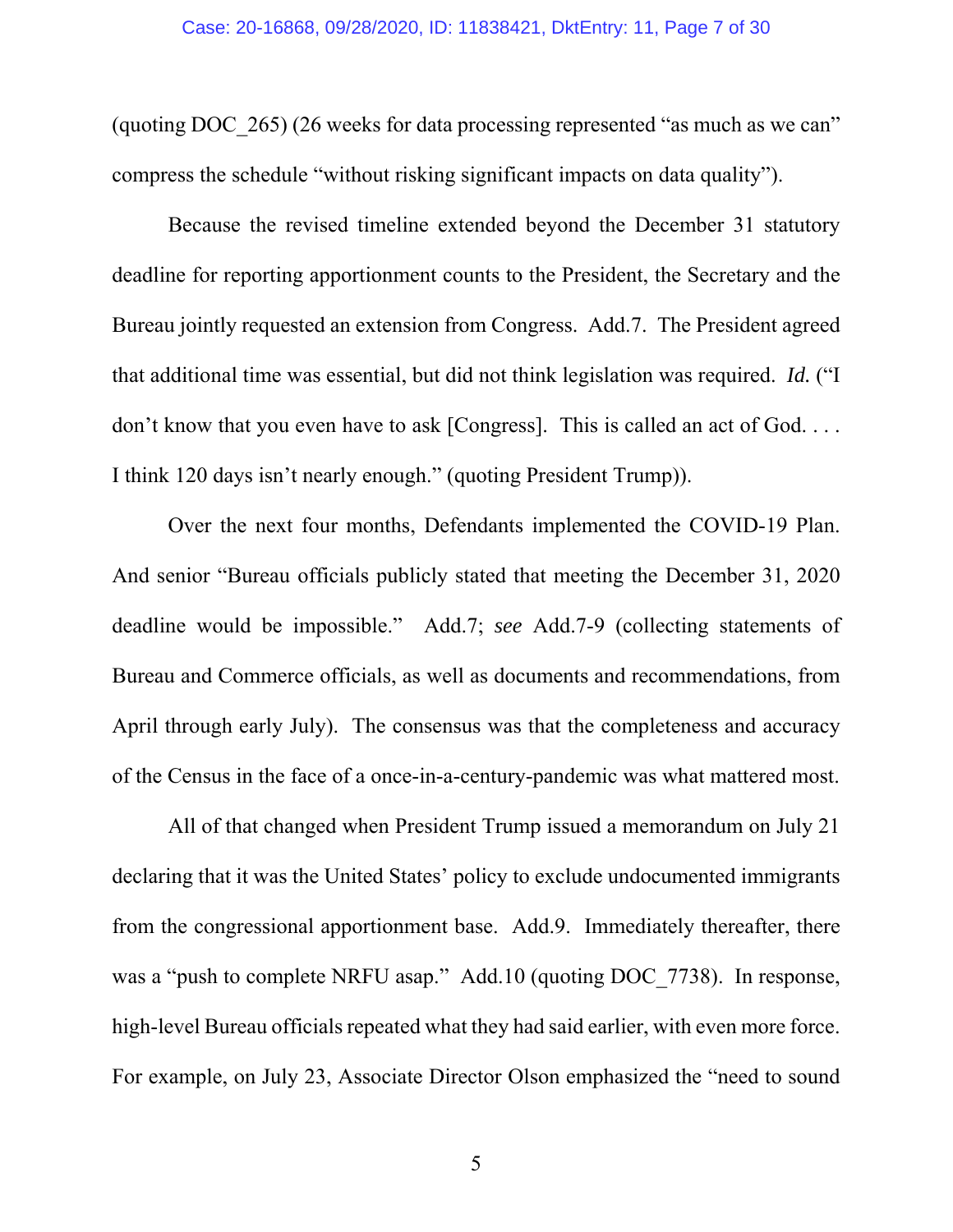#### Case: 20-16868, 09/28/2020, ID: 11838421, DktEntry: 11, Page 8 of 30

the alarm to realities on the ground," explaining that "it is ludicrous to think we can complete 100% of the nation's data collection earlier than 10/13 and any thinking person who would believe we can deliver apportionment by 12/31 has either a mental deficiency or a political motivation." Add.10 (quoting DOC\_7738); *see* Add.9-11 (other similar statements between July 21 and July 29).

Despite these warnings, on July 29, the Secretary "directed" the Bureau "to present a plan at our next weekly meeting on Monday, August 3, 2020, to accelerate the remaining [census] operations in order to meet the statutory apportionment deadline." Add.107 (¶81). Pursuant to that directive, senior Bureau officials gathered the next day "to begin to formalize a plan to meet the statutory deadline." *Id.* By the afternoon of July 31, the Bureau had thrown together a plan to truncate both data collection and processing, and spent the next two days reducing the plan to a slide deck. Add.11-12. At the same time, Bureau officials continued to sound the alarm that the accelerated plan would significantly compromise data quality and pose a grave and irreparable risk to the accuracy and completeness of the census. *See* Add.54-59.

On the morning of August 3, the Bureau submitted the final presentation to Secretary Ross. Add.14. It warned that "[a]ll of these activities represent abbreviated processes or eliminated activities that will reduce the accuracy of the 2020 Census," that the "compressed review period creates risk for serious errors not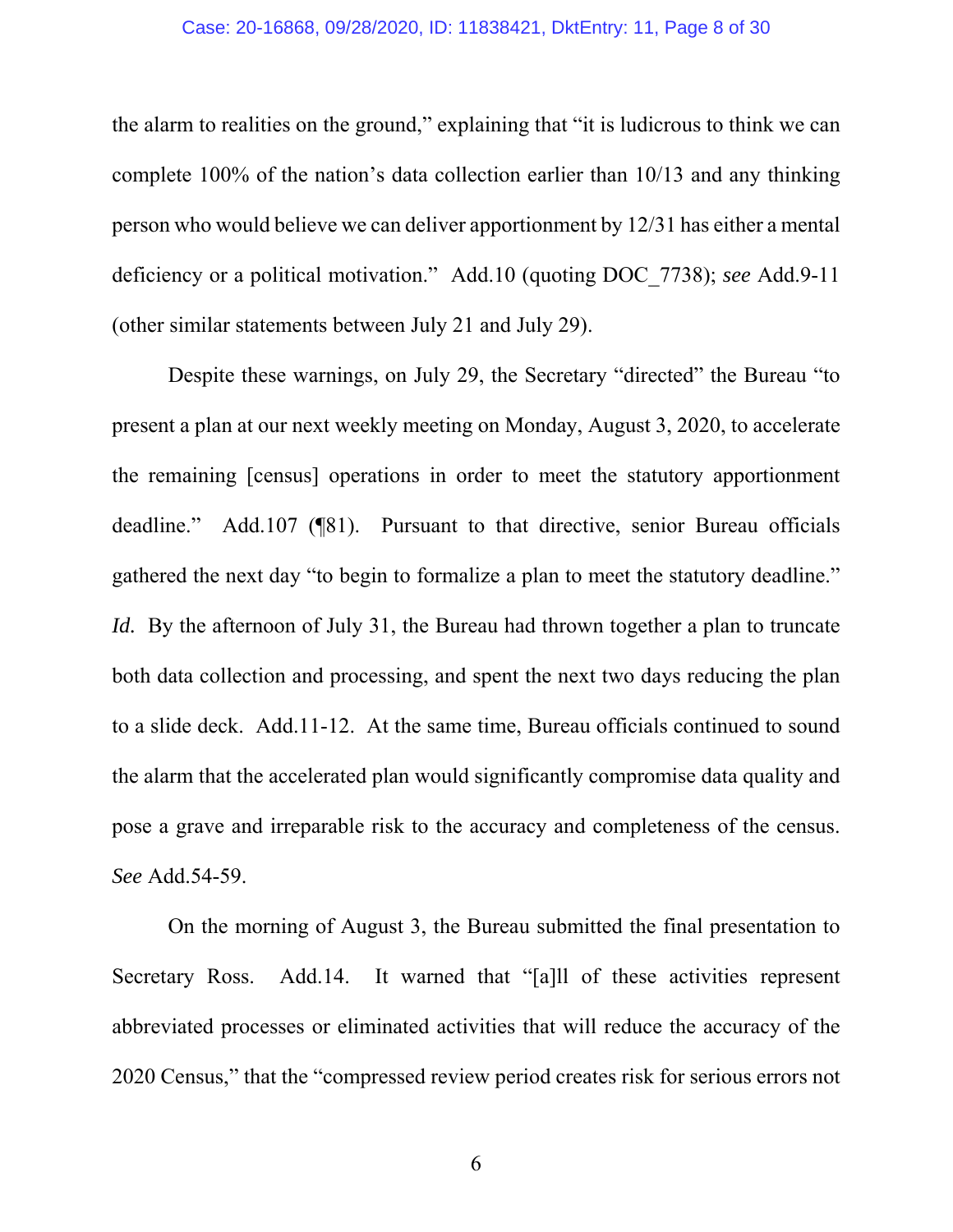#### Case: 20-16868, 09/28/2020, ID: 11838421, DktEntry: 11, Page 9 of 30

being discovered in the data—thereby significantly decreasing data quality," and that those "serious errors" if discovered "may not be fixed" due to lack of time. Add.55, 58 (citations omitted). Without considering or addressing any of that, the Secretary approved the plan the same day, and the Bureau announced the "Replan" in an August 3 press release. Add.11 (quoting August 3 Press Release).

The Replan drastically cut the timelines for accomplishing the 2020 Census. It required that all data collection conclude on September 30—shortening the time for door-to-door NRFU operations from 11.5 weeks to 7.5 weeks. Add.11-12. Data processing, meanwhile, was cut in half from 26 weeks to 13 weeks, with the deadline advancing from April 30, 2021 to December 31, 2020. Add.12.

Independent agencies and experts—including the Government Accountability Office, the Commerce Department's Office of Inspector General ("OIG"), and the Bureau's own Scientific Advisory Committee—repeatedly and recently issued dire warnings that the Replan's revised timeline poses significant risks to the accuracy, completeness, and reliability of the 2020 Census. Add.12-15 (collecting reports).

### **B. Procedural Background**

Like their factual recitation, Defendants' version of the procedural history bears little resemblance to that recounted by the district court (Add.15-20) and observed by Plaintiffs. Defendants assert:

> That an immediate stay is needed from this Court on an emergency basis is in no small part a byproduct of the district court's repeated

7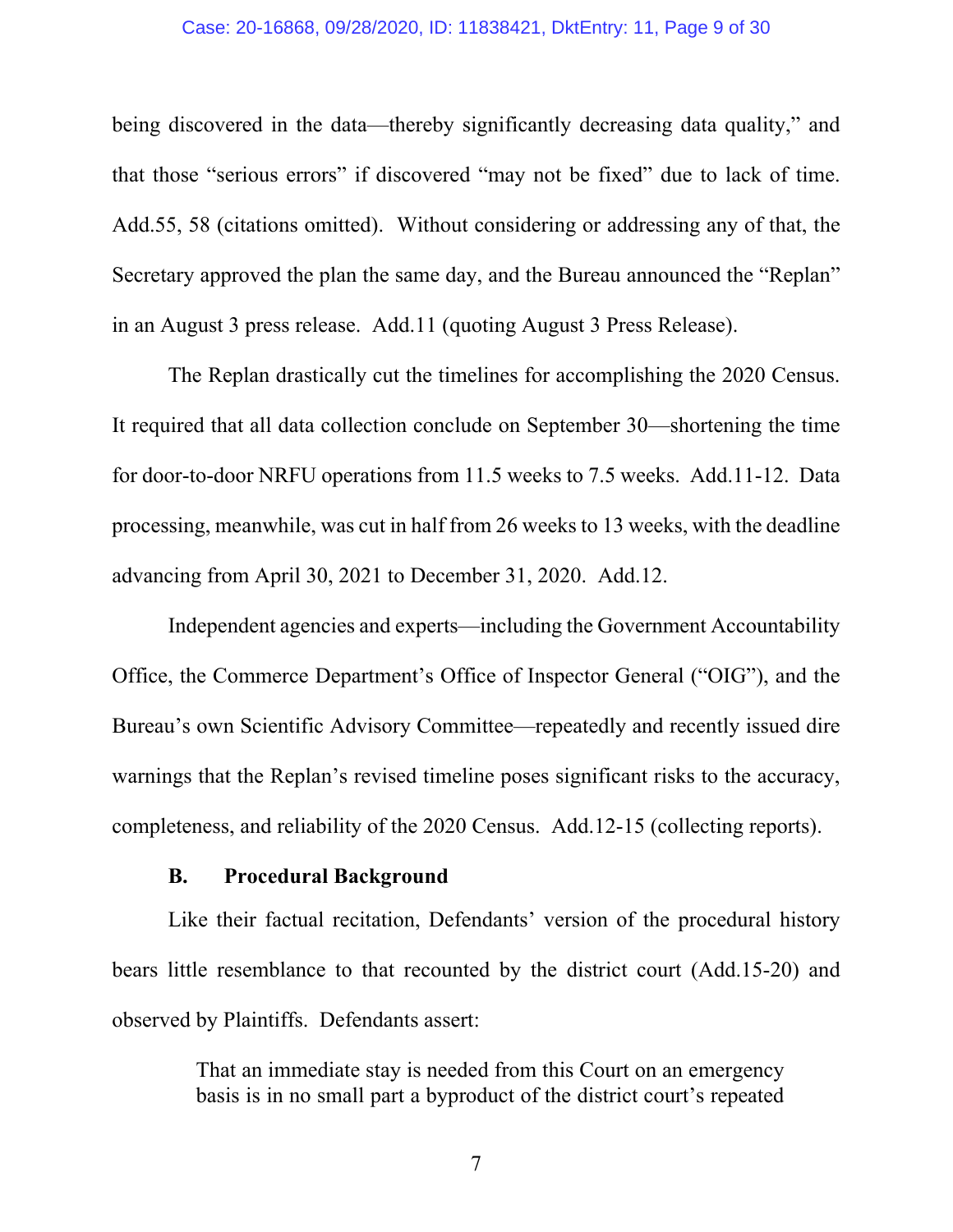refusal to issue an appealable order. The court instead enjoined operations for 19 days under temporary restraining orders for the sole purpose of pursuing massive court-initiated discovery under the guise of compiling an administrative record regarding the Bureau's non-final set of scheduling waystations en route to the December 31 statutory deadline.

Stay Mot. 3. That is flat wrong. It was Defendants who refused to produce *any* administrative record in an APA case. It was Defendants who violated court orders requiring such production. And it was Defendants who repeatedly changed their positions, refused to answer the district court's questions, and feigned ignorance of facts in their possession. The district court worked tirelessly on this case and issued every order within 24 to 48 hours. Any delay in moving this case to an appeal was entirely of Defendants' own making.

This suit was filed on August 18, 2020. Because data collection was scheduled to continue until September 30, the parties stipulated to an accelerated briefing schedule that would culminate in a preliminary injunction hearing on September 17, and Plaintiffs filed their motion for a preliminary injunction on August 25. Add.15-16. The next day, the district court held a case management conference, at which "Defendants repeatedly denied the existence of an administrative record." Add.16 (quoting transcript). Nonetheless, the court instructed Defendants that "[i]f there's an administrative record, it should be produced." Add.16 (quoting transcript). The court also ordered Defendants to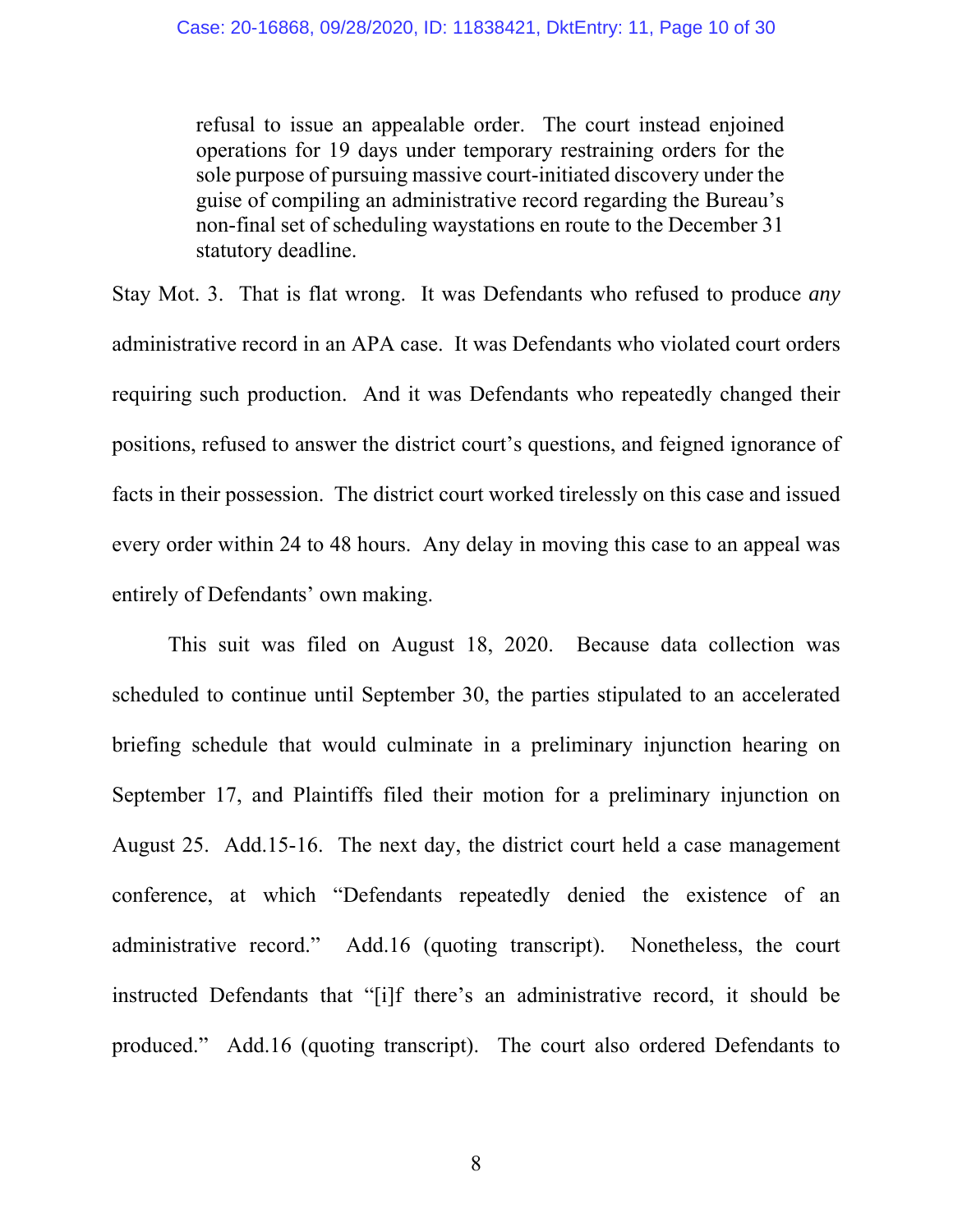#### Case: 20-16868, 09/28/2020, ID: 11838421, DktEntry: 11, Page 11 of 30

provide the date upon which the Bureau planned to wind down field operations, to assess how quickly a ruling was needed. Add.126-27.

A week later, on September 2, Defendants informed the court they had already begun winding down field operations—nearly a month before September 30 and three weeks after starting NRFU in most of the country. Add.127. This early wind down would have left the court practically incapable of granting effective relief after the September 17 hearing to which the parties jointly agreed. With no other options, Plaintiffs immediately moved for a temporary restraining order ("TRO."). Add.127.

At the September 4 TRO hearing, Defendants told the district court that it should wait to review the declaration of Associate Director Albert Fontenot before ruling. But that declaration, once filed, only confirmed the need for a TRO. It revealed that field operations could start closing on September 11 region-by-region regardless of the completion rate; that the Bureau had already started terminating enumerators; and that it would be extremely difficult to restart field operations once they had been shut down. Add.112-13 (¶¶95-98). After finding "serious questions" on the merits, a likelihood of irreparable harm, and that the equities tipped "sharply" in favor of Plaintiffs, the court granted a 12-day TRO to preserve the status quo and prevent Defendants from shutting down data collection before September 17. Add.116-22.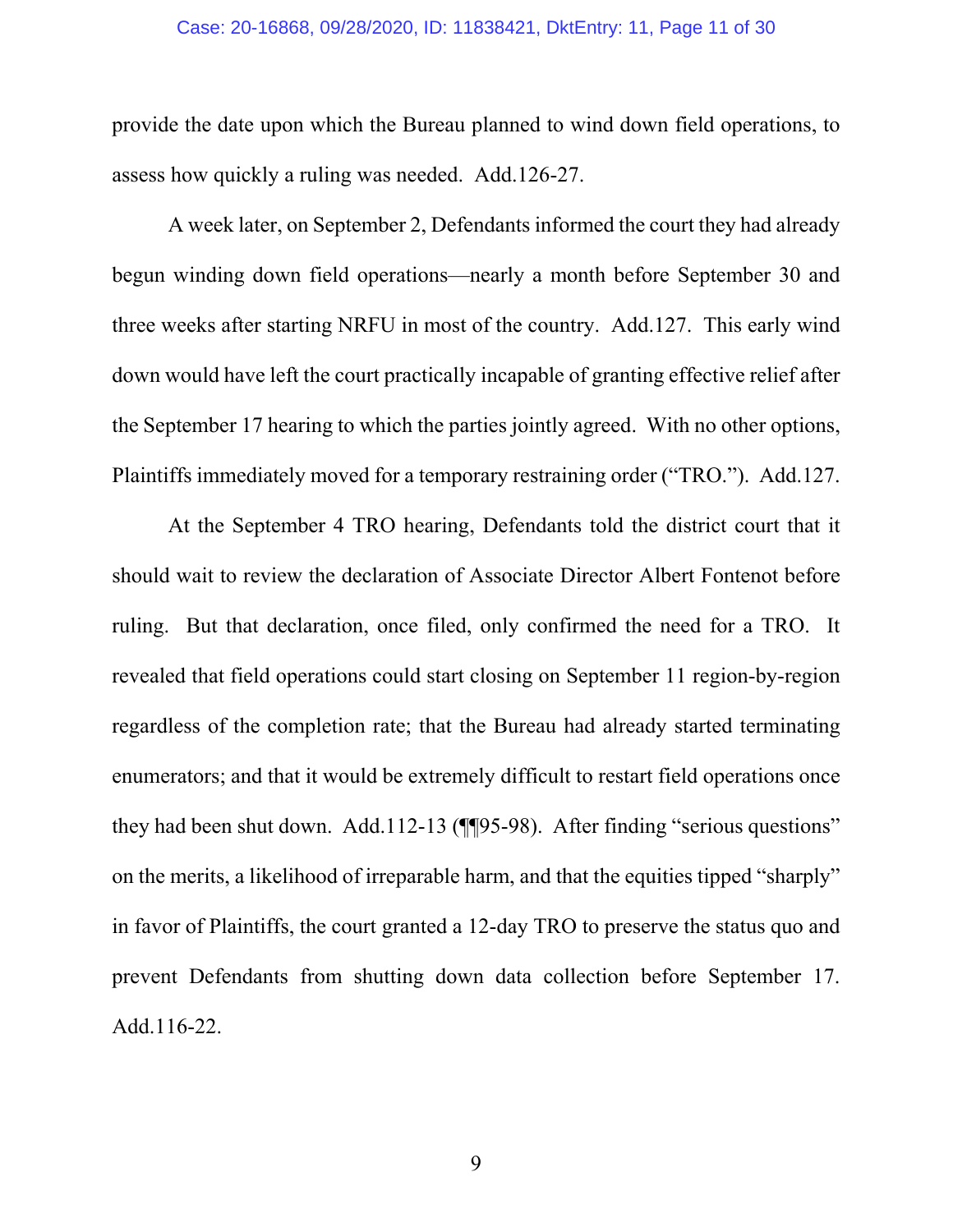#### Case: 20-16868, 09/28/2020, ID: 11838421, DktEntry: 11, Page 12 of 30

Defendants, at that same hearing, also "reiterated their position that no administrative record existed," but for the first time "disclosed that there were documents considered by agency decisionmakers at the time the Replan was adopted." Add.16. But Defendants insisted that the court must rule on their threshold arguments before ordering production of the administrative record. Add.129. After full briefing, the district court rejected their threshold arguments and ordered a phased initial production. Add.17. In particular, the court ordered that the most crucial portions of the administrative record be produced on September 13 and 16, before the September 17 hearing. Add.17.

Defendants did not comply. On the date of the first production, Defendants reviewed only 25% of the responsive documents, stopped that review 12 hours short of the deadline, claimed privilege over the vast majority of the documents, and later informed the court they would be unable to meet the second deadline as well. Add.18, 130. But rather than sanction Defendants and order the record produced immediately, the court instead allowed them to produce a subset of the record (for purposes of the preliminary injunction) comprising only those documents previously provided to OIG. Add.18-19. With the TRO set to expire within 48 hours, and still no administrative record, the court granted a short extension and rescheduled the preliminary injunction hearing for September 22. Add.123-40.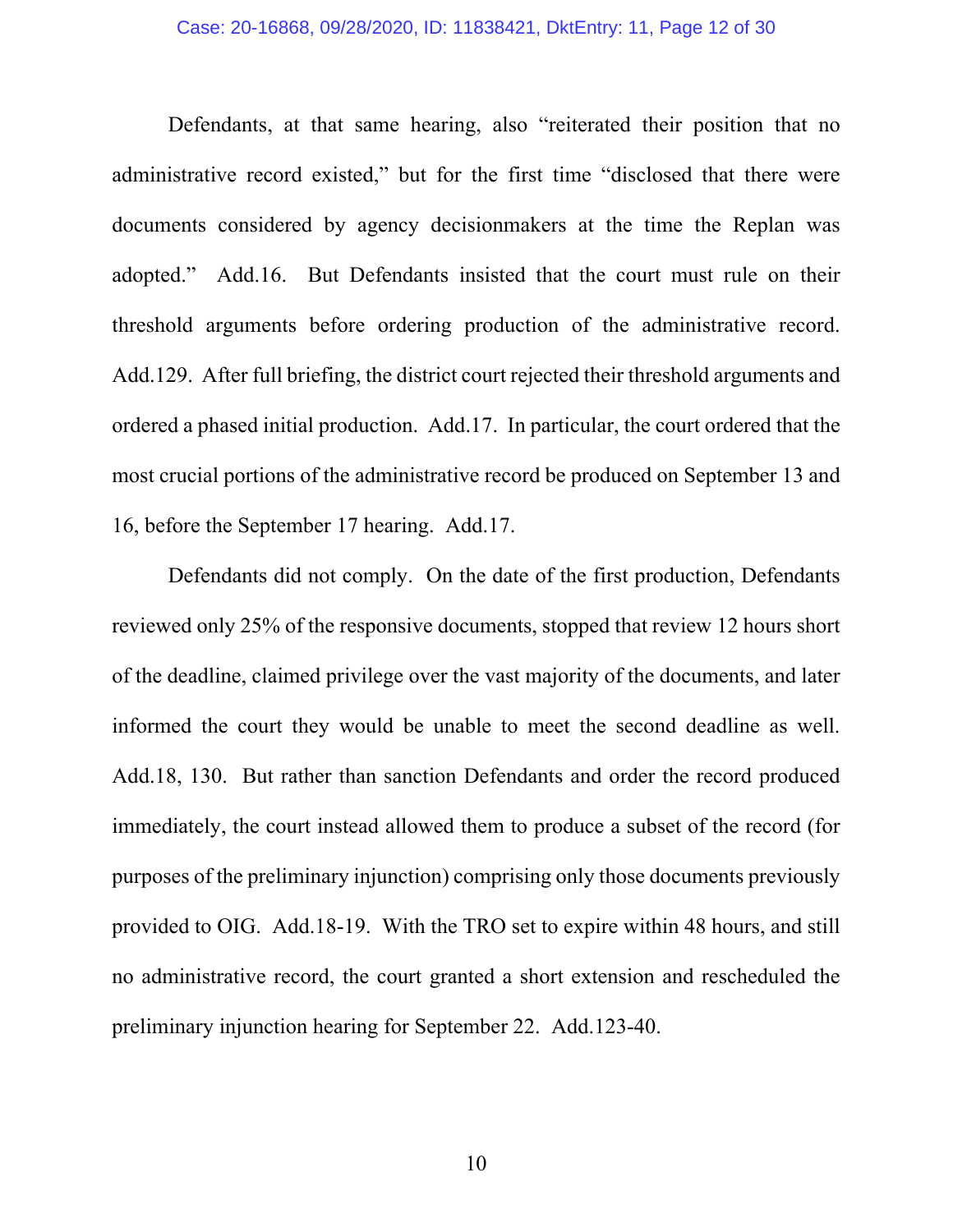Defendants complied with this new production order and the (still limited) administrative record was finally produced on September 19, 20, and 21. Add.20. On September 22, the court held the preliminary injunction hearing. *Id*. Two days later, it issued a 78-page decision granting the preliminary injunction. Add.1-78. The following day, the court denied a stay pending appeal. Dkt. No. 212.

### **ARGUMENT**

"A stay is an 'intrusion into the ordinary process of administration and judicial review,' and accordingly 'is not a matter of right, even if irreparable injury might otherwise result to the appellant.'" *Nken v. Holder*, 556 U.S. 418, 427 (2009) (citations omitted). "The party requesting a stay bears the burden of showing that the circumstances justify an exercise of [the Court's] discretion." *Id.* at 433-34. In deciding whether to grant a stay, the Court considers four factors: "(1) whether the stay applicant has made a strong showing that [it] is likely to succeed on the merits; (2) whether the applicant will be irreparably injured absent a stay; (3) whether issuance of the stay will substantially injure the other parties interested in the proceeding; and (4) where the public interest lies." *Id.* at 434 (citation omitted). A temporary or "administrative" stay "is only intended to preserve the status quo until the substantive motion for a stay pending appeal can be considered on the merits." *Doe #1 v. Trump*, 944 F.3d 1222, 1223 (9th Cir. 2019). Defendants fall far short of satisfying their burden.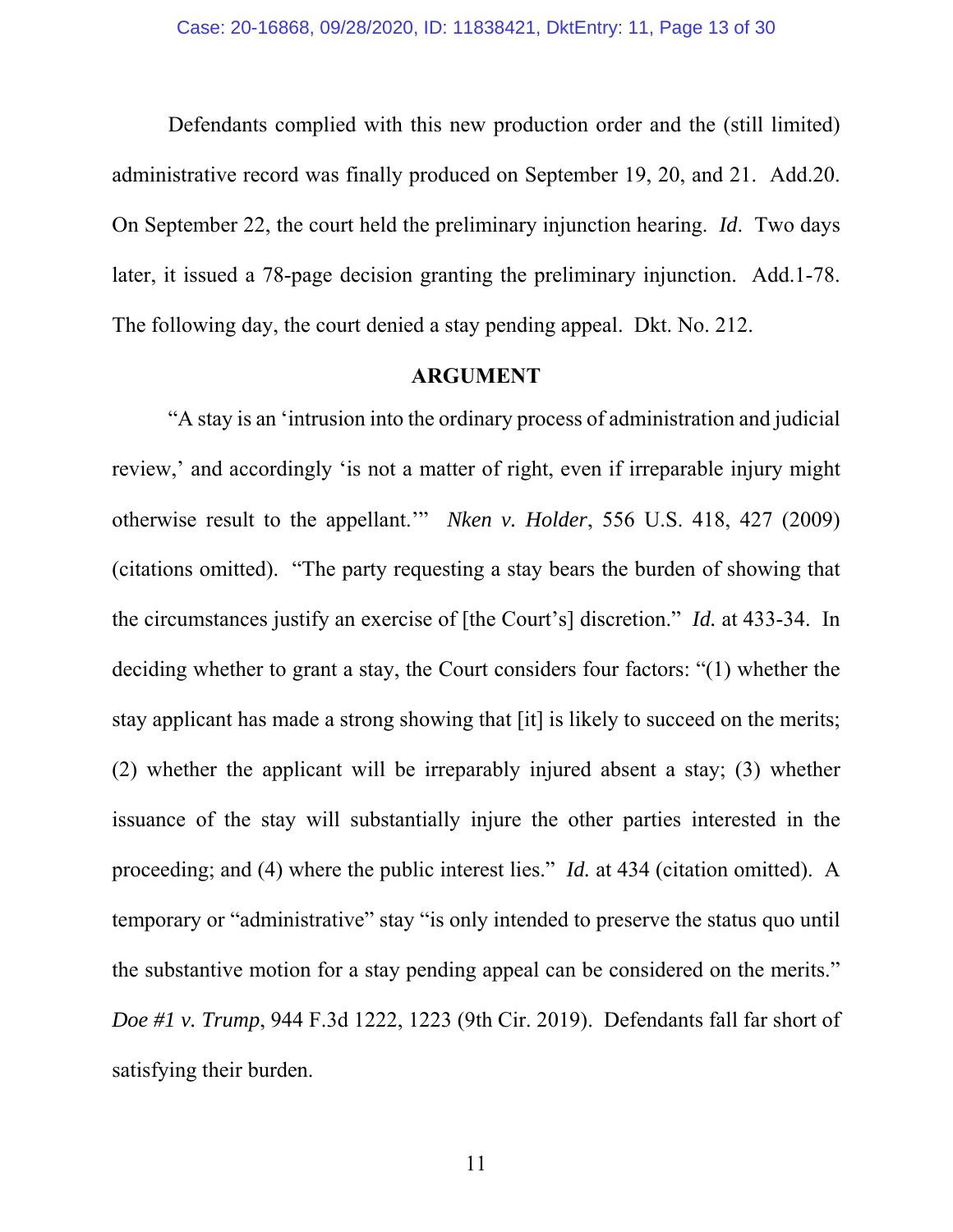## **A. Any "Administrative Stay" Would Upend The Status Quo**

Defendants' request for an administrative stay "would not preserve the status quo: it would upend it." *E. Bay Sanctuary Covenant v. Trump*, 932 F.3d 742, 778 (9th Cir. 2018). For months now, the Census Bureau has been employing hundreds of thousands of enumerators, conducting field operations, and engaging in data collection. That was true under the COVID-19 Plan (which continued data collection until October 31), and it remained true under the Replan (which would have ended data collection on September 30). Before and after the TRO, issued weeks before the September 30 end date, the Bureau was and is still counting.

Defendants have not denied that if this Court were to stay the district court's order they would *immediately* shut down operations and would stop counting entirely by September 30. *See* Stay Mot. 3 (complaining that district court's order "requires the Bureau to continue field operations beyond September 30"). And Defendants certainly do not suggest they could or would restart field operations once halted, no matter the outcome of this litigation. Defendants ask this Court to upend the status quo and bring data collection to a crashing halt—the exact opposite of what an administrative stay is intended to do. That is reason enough to deny.

## **B. Defendants Cannot Satisfy Their Burden**

Plaintiffs welcome the opportunity to fully brief the reasons why Defendants cannot satisfy their burden under the four-factor test when this Court sets a briefing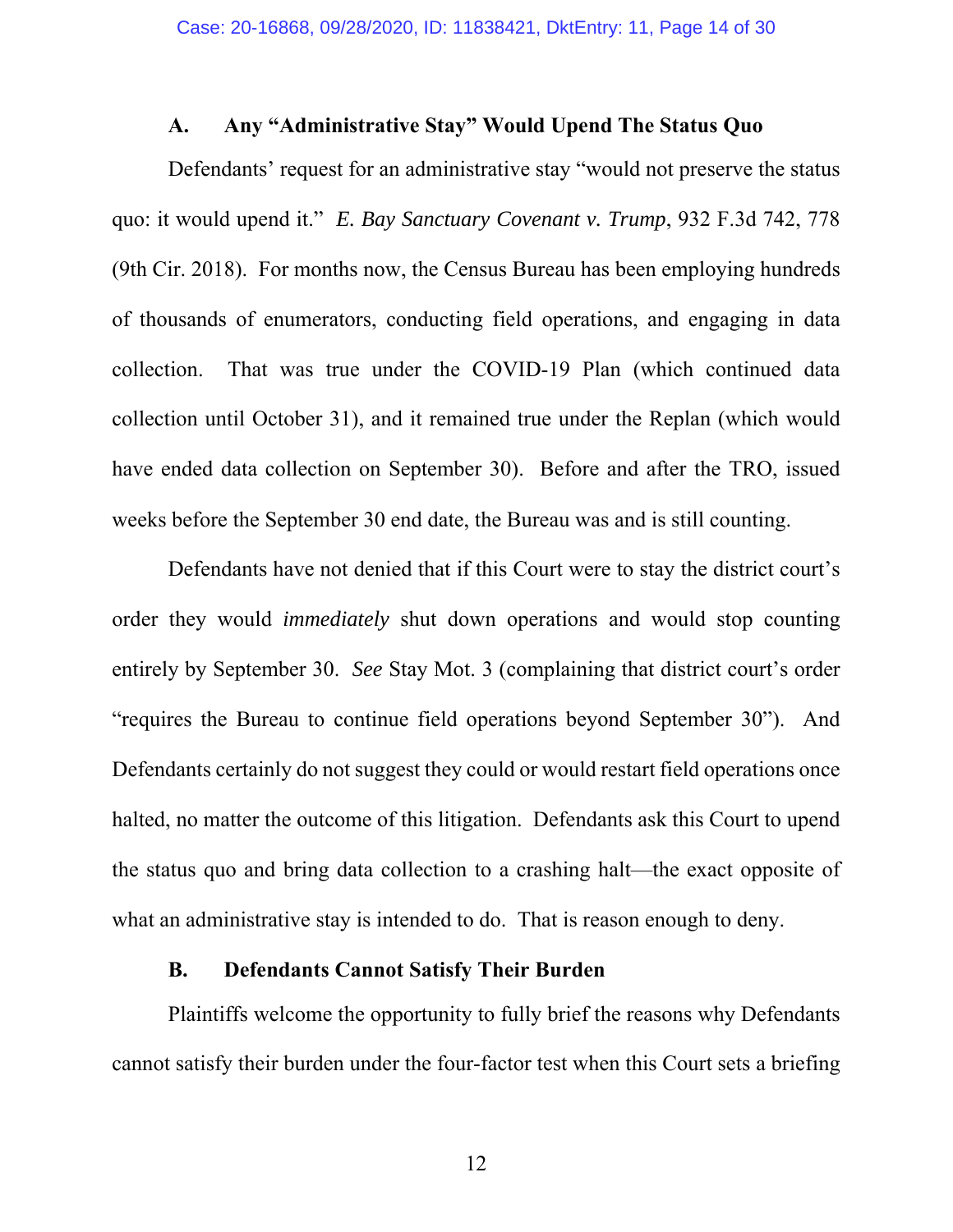schedule on the emergency motion for a stay pending appeal. But those factors also demonstrate why an administrative stay is wholly inappropriate here.

## **1. An Administrative Stay Will Inflict Serious And Irreparable Harm On Plaintiffs And The Public**

Plaintiffs and the public will suffer serious and irreparable harm if an administrative stay is granted. An inaccurate count will lead to a loss of critical funding and political rights for Plaintiffs, their residents, and their members. Add.23-27. And as noted, *supra* at 12, a stay would allow Defendants to stop counting *two days* from today. Freed from the district court's order, Defendants would immediately stop "assigning new reinterview cases" and engaging in other "quality assurance" checks. Add.145 (¶10) ("If we were not under the TRO, we would have ceased assigning reinterview cases, SRQA (Self Response Quality Assurance) cases, and field verification cases."). They would reduce the number of visits to housing units. Add.147 (¶13). And they would immediately start to terminate enumerators and other field operations staff. Add.113 (¶98).

As the district court explained, "termination of data collection is practically irreversible." Add.35. To that point, Associate Director Fontenot specifically declared that "[l]ack of field staff would be a barrier to reverting to the COVID Schedule"; that "[t]he Census Bureau begins terminating staff as operations wind down, even prior to closeout"; and that "[i]t is difficult to bring back field staff once we have terminated their employment." Add.75 (quoting Sept. 5 Fontenot Decl.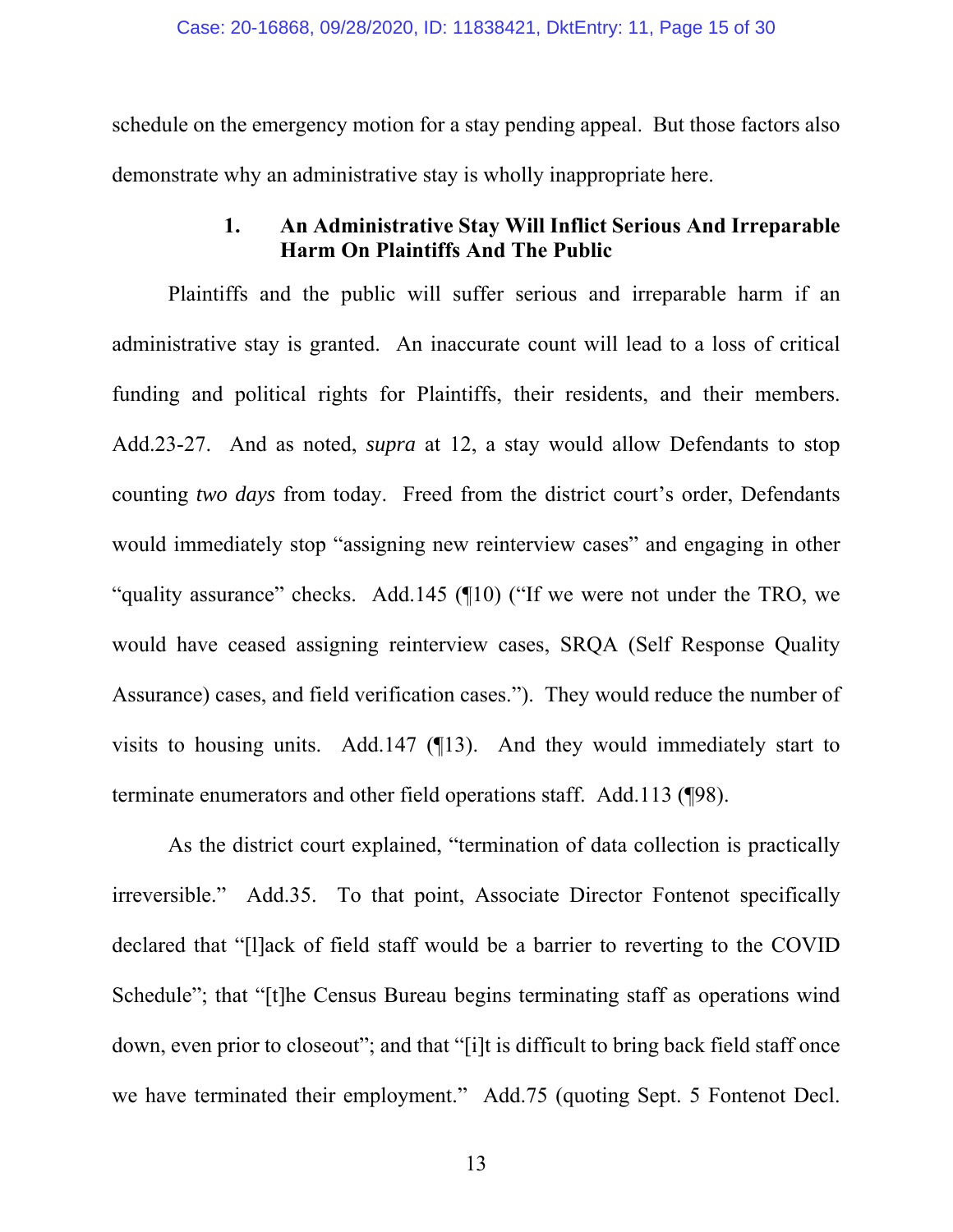¶98). If Defendants' administrative stay is granted, there will be no time to rule on the emergency motion for stay before that harm is inflicted. In other words, even if Plaintiffs prevail, Defendants will have obtained a ruling that permits the Bureau to achieve their goal of concluding data collection by September 30. And there will be no time for Congress to extend the December 31 deadline (still three months away).<sup>1</sup>

Tellingly, Defendants never dispute that data collection will *not* be complete (as measured by the Bureau's own standards) before September 30. Nor could they. The Bureau's benchmark for an "acceptable level of accuracy" for the 2020 Census requires resolution of "at least 99% of Housing Units in *every state*." Add.11 (quoting DOC\_10275-76) (emphasis added). That has been the historic benchmark as well and, in the past, when the Bureau has fallen short by the end of the scheduled data collection period, they have extended field operations to complete the count.<sup>2</sup>

-

<sup>&</sup>lt;sup>1</sup> The House has already passed a bill to extend the deadlines, and the Senate is currently considering a similar bill with bipartisan support. *See* H.R. 6800, 116th Cong., § 70201 (passed May 15, 2020); S. 4571, 116th Cong. (introduced Sept. 15, 2020); Hansi Lo Wang, *Bipartisan Senate Push to Extend Census Begins Weeks Before Count Is Set to End,* NPR (Sept. 15, 2020), https://www.npr.org/2020/ 09/15/913163016/bipartisan-senate-push-to-extend-census-begins-weeks-beforecount-is-set-to-end; *see also* Press Release, *Murkowski Welcomes Court Ruling Moving 2020 Census Deadline Back to Late October* (Sept. 25, 2020), https://www.murkowski.senate.gov/press/release/murkowski-welcomes-courtruling-moving-2020-census-deadline-back-to-late-october.

<sup>2</sup> Census Bureau, U.S. Dep't of Commerce, *1990 Census of Population and Housing—History* (1990), https://www.census.gov/history/pdf/1990procedural history.pdf; *1990 Census Coverage Evaluation Operations: Hearing Before the Comm. on Post Office and Civil Service,* 101st Cong. 75-76 (1990) (statement of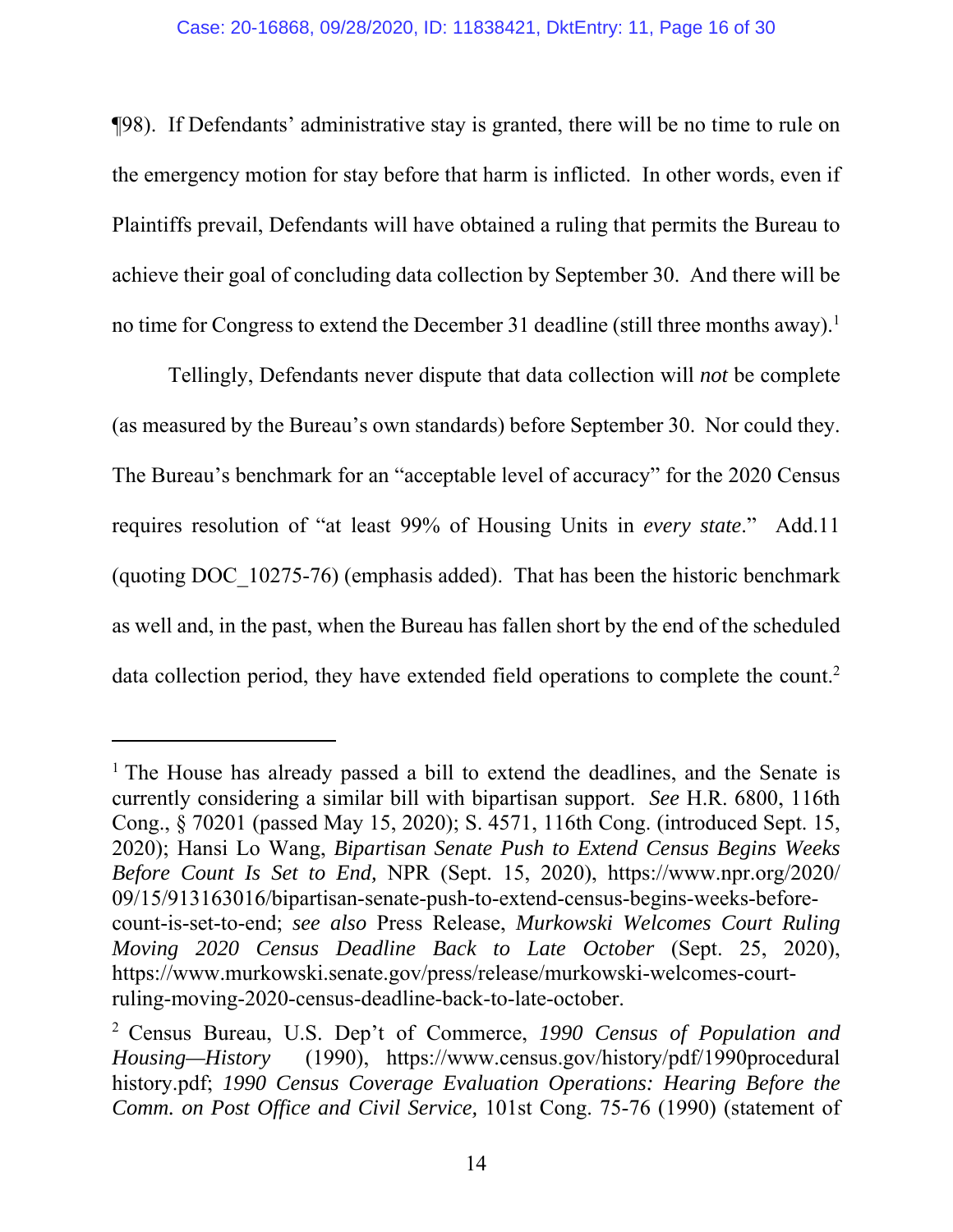But as of September 27, only 16 states have hit 99% and 6 states are at or below 95%.<sup>3</sup> With only two days remaining, that is a significant shortfall—even putting to one side the harm to the accuracy of data obtained from Defendants' rushing the count, as well as considerably lower resolution rates in areas within states with large hard-to-count populations.<sup>4</sup>

All of this mirrors Defendants' own statements. On September 11, Mr. Fontenot declared that the Bureau was "facing significant risks to complete all states by September 30." Add.147 (¶14). On September 17, he told the Census Advisory Committee that he "did not know whether Mother Nature would allow us to meet the September 30 date." *Id.* And, on September 22, he reaffirmed that his "concerns in this regard continue." *Id.* That Defendants continue to insist that the count immediately end *regardless* only reinforces the very real, imminent, and irreparable harm an administrative stay would cause.

-

Prof. Eugene P. Ericksen, Temple University), https://www.loc.gov/law/find /hearings/pdf/00183650932.pdf.

<sup>3</sup> *See* Census Bureau, *2020 Census Self-Response By State* (Sept. 27, 2020 Report Date) https://2020census.gov/content/dam/2020census/news/daily-nrfu-rates/nrfurates-report-09-27.pdf.

<sup>&</sup>lt;sup>4</sup> Even these completion numbers are likely misleading, as Defendants have repeatedly downgraded their definition of what processes are required to "complete" counting a household. *See* Prelim. Injunction Reply Ex. 32 at 2, Dkt. No. 131-18 (acknowledging Defendants were forced to downgrade "completion" rate "due to cases that were reopened" following the TRO).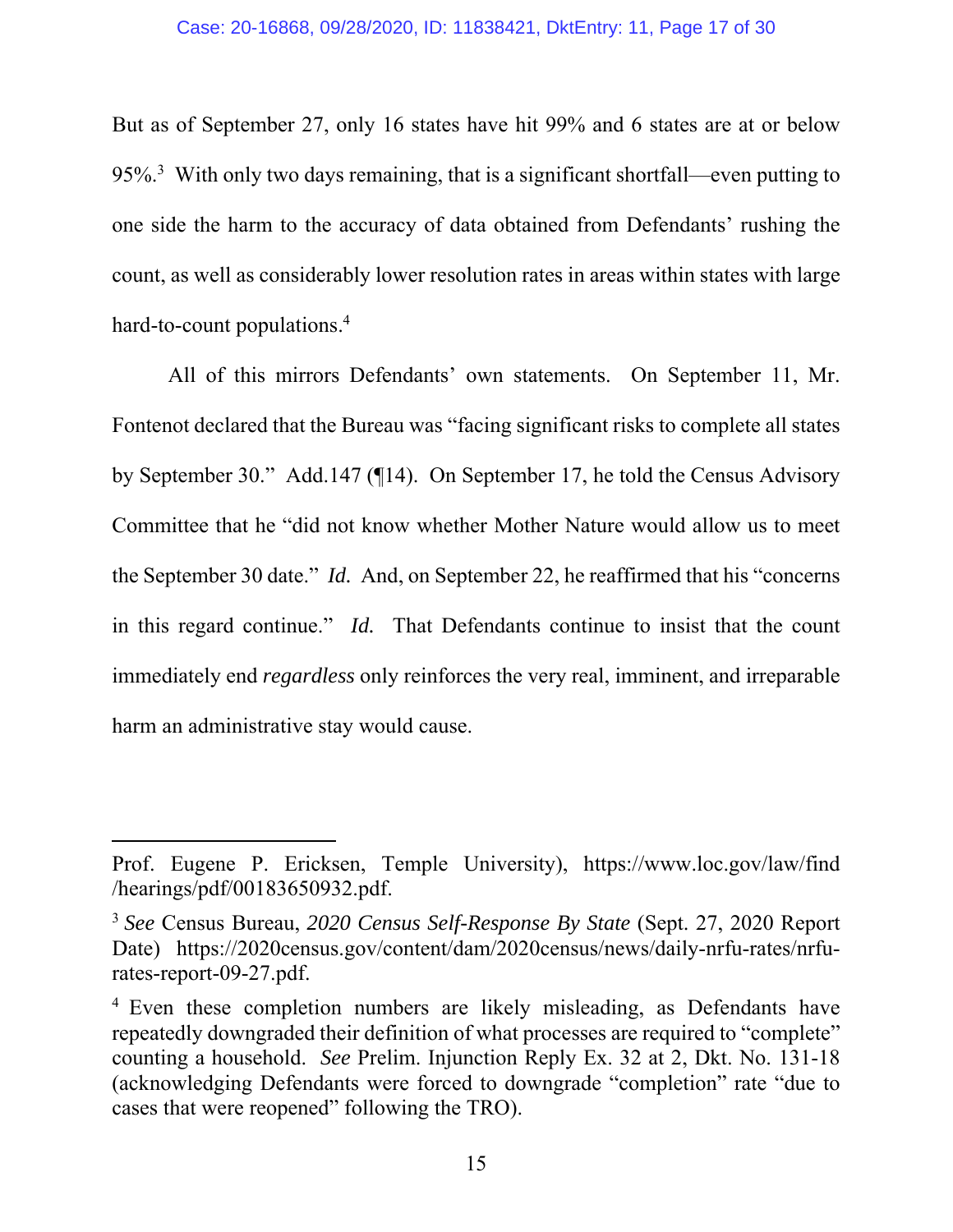## **2. Defendants Will Suffer No Irreparable Harm Without An Administrative Stay**

Defendants, in contrast, cannot show they will suffer irreparable harm from the district court's stay and injunction. Defendants' (very limited) articulation of the harm is as follows: (1) the Bureau cannot start data processing until after completing data collection, and it cannot compress data processing any further than it already has; (2) under the district court's decision, the Bureau must revert back to the COVID-19 Plan and, as such, must continue data collection until October 31; and (3) if the Bureau has to keep counting until October 31, it cannot possibly meet the December 31 deadline. Stay Mot. 19-20. But that does not explain how the relief *granted* by the district court—which stays the Replan's December 31 deadline harms Defendants. The only possible harm would come from this Court *staying* that relief. *Only then* would the Bureau be in the difficult position of having to complete data collection in two days (when it is already far behind where it needs to be), and rushing data processing to finish by December 31.

Nor can Defendants articulate what harm (irreparable or otherwise) they would suffer from the Bureau's failure to meet the Census Act's December 31 deadline. That is unsurprising: the district court's order simply restores the status quo ante and allows the Bureau's own previously adopted deadline of April 30, 2021 in the COVID-19 Plan to become operative once again. The Bureau is already on record saying, repeatedly, that it cannot complete an accurate census by December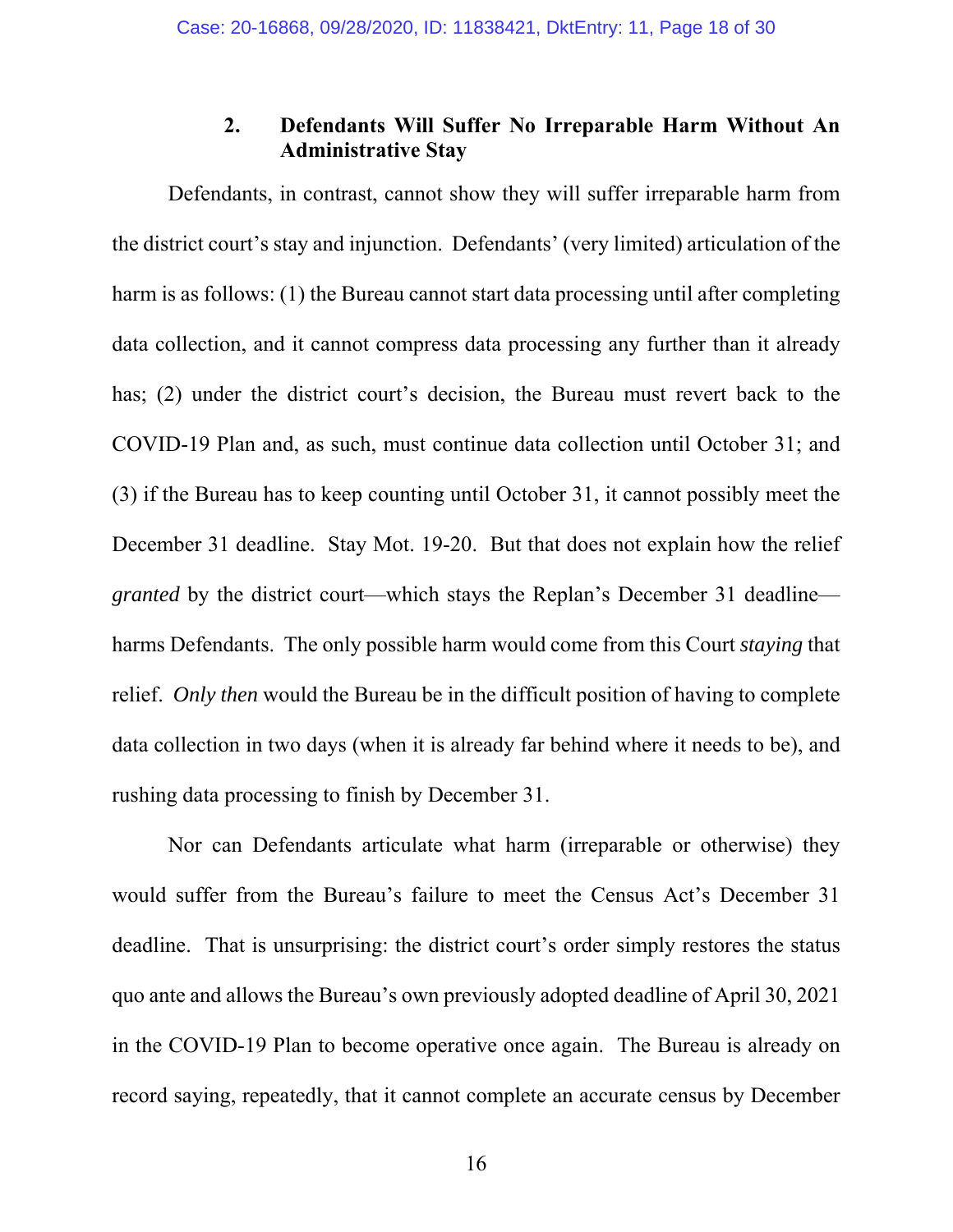31. *See, e.g.*, Add.7-9. And the duty to conduct an accurate count is itself a statutory requirement—and one with constitutional valence. *See* Part B.3, *infra*.

## **3. Defendants Have Not Made A Strong Showing That They Are Likely To Succeed On The Merits**

On the merits, Defendants cannot make a strong showing that they are likely to succeed. It is worth noting, at the outset, that Defendants have now abandoned most of the "threshold" arguments they rested on below. For good reason. As the district court explained, similar arguments have been routinely and recently rejected in census cases and are similarly misplaced here. *See* Add.21-44.5

As the district court also explained, at length, Defendants failed to comply with the APA's minimum standards of reasoned decision making—five times over. Add.44-74. The administrative record (1) shows that Defendants did not consider key aspects of the problem before them, including "how the Replan would feasibly

-

<sup>&</sup>lt;sup>5</sup> Defendants do not ground their assertion that there are no "judicially manageable or enforceable standards of census accuracy" in any particular doctrine. Stay Mot. 14. But that argument fails regardless. The Supreme Court confirmed just last year that the Census Act is not "drawn so that it furnishes no meaningful standard" of review—that is, despite the "broad authority [conferred] on the Secretary" the Act does "not leave his discretion unbounded" and "constrains" his authority in important respects. *Dep't of Commerce v. New York*, 139 S. Ct. 2551, 2568 (2019). And neither the district court nor this Court is required to "evaluat<sup>[e]</sup> a particular census plan" for accuracy. Stay Mot. 14. The district court considered only whether Defendants had adequately explained their decision to adopt the Replan knowing that *the Bureau itself* had warned that the Replan would create grave risks to the census's accuracy, and without offering any countervailing justification or considering the various aspects of the problem as required by the APA.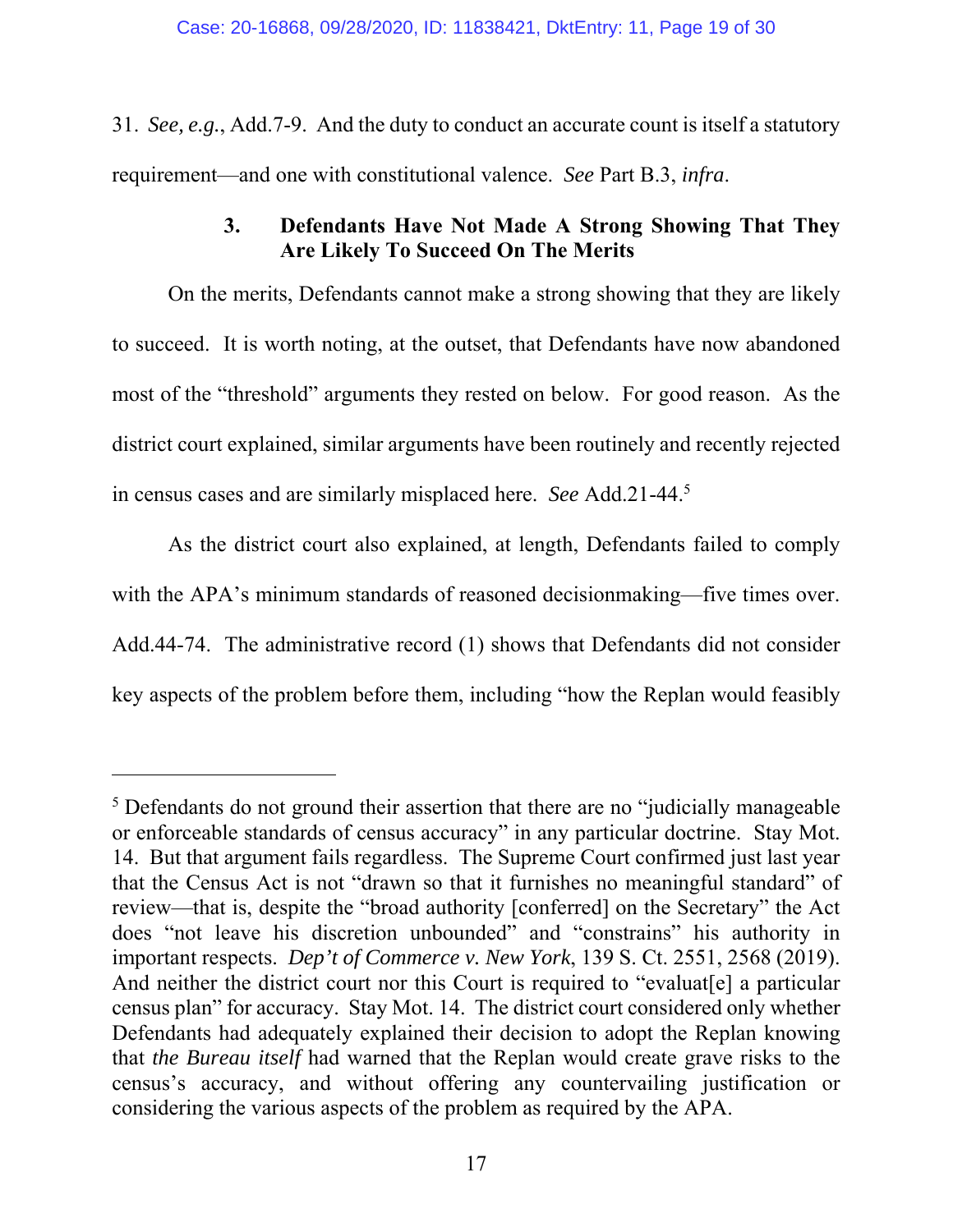#### Case: 20-16868, 09/28/2020, ID: 11838421, DktEntry: 11, Page 20 of 30

protect the same essential interests that the Bureau had identified"; (2) "belies Defendants' claim that Congressional inaction on the deadline justified the Replan"; (3) demonstrates that Defendants "failed to consider" the alternative course of "not adopting the Replan while striving in good faith to meet statutory deadlines"; (4) makes clear that Defendants failed to articulate a satisfactory explanation for the Replan or "explain why they disregarded the facts and circumstances that underlay their previous policy: the COVID-19 Plan"; and (5) proves that Defendants failed to "consider the reliance interests" engendered by the previous policy. Add.57-71.

And although the district court did not reach Plaintiffs' Enumeration Clause claim (Add.44), Defendants cannot make a strong showing of success on that claim either. The Replan does not bear a "reasonable relationship to the accomplishment of an actual enumeration of the population," *Wisconsin v. City of New York*, 517 U.S. 1, 20 (1996), and it would require the Bureau to use statistical imputation in ways that cannot be squared with the Constitution's requirements, *see Utah v. Evans,* 536 U.S. 452, 472-79 (2002).

Defendants offer no meaningful response to any of that. Instead, their entire merits argument is trained on the Census Act's statutory deadline. But as the district court spent nearly 30 pages explaining, that is no excuse for violating the APA. Add.46-74. Agencies should, of course, strive to comply with statutory deadlines and no one is "cavalierly" suggesting otherwise. Stay Mot. 20. But the mere

18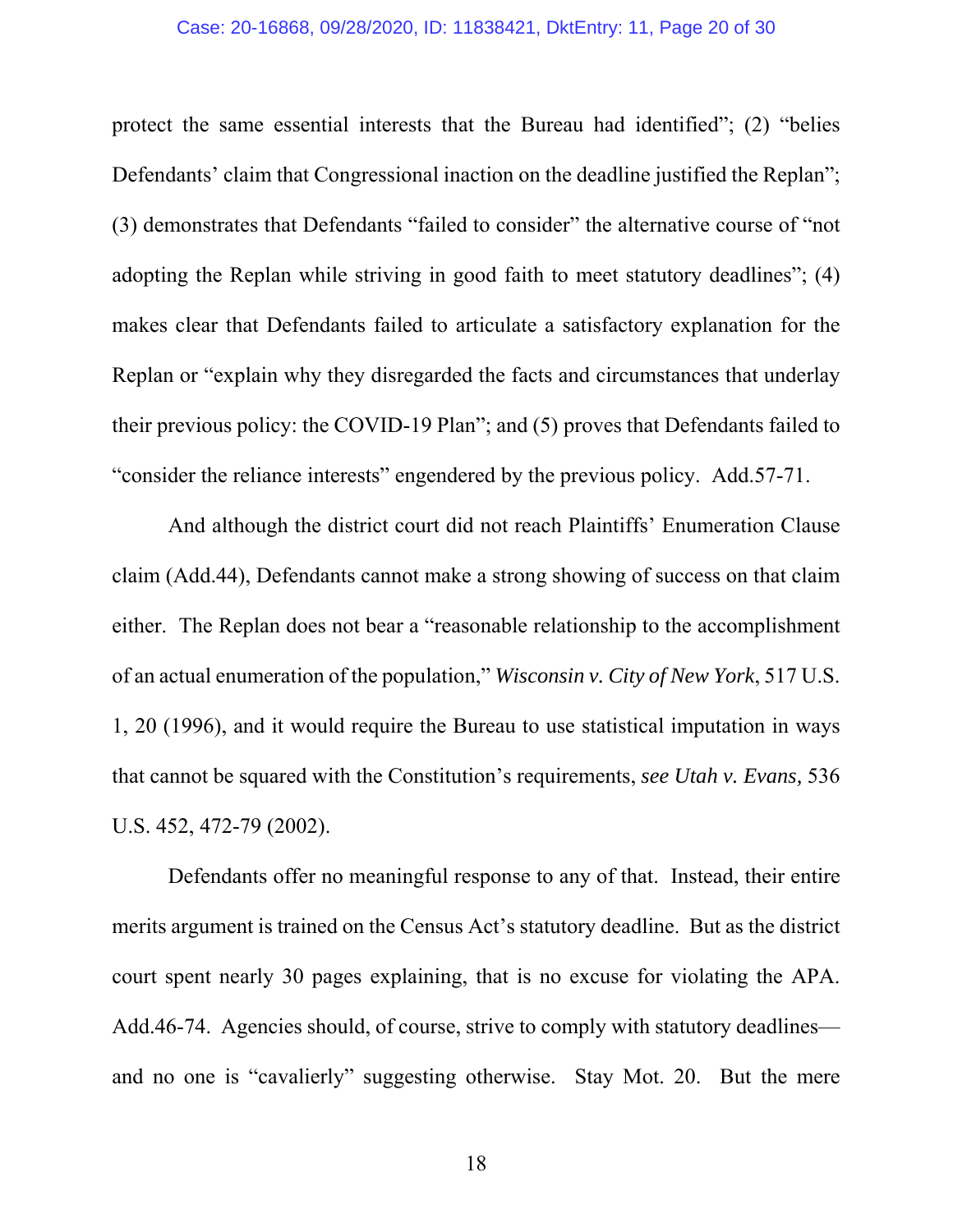#### Case: 20-16868, 09/28/2020, ID: 11838421, DktEntry: 11, Page 21 of 30

existence of a statutory deadline does not free an agency from considering its *other*  statutory—and constitutional—obligations, such as the duty to conduct "a census that is accurate and that fairly accounts for the crucial representational rights that depend on the census and the apportionment." *Dep't of Commerce v. New York*, 139 S. Ct. 2551, 2568-69 (2019) (citation omitted); *see also Utah v. Evans*, 536 U.S. at 478. Nor does it free an agency of its duty to consider key aspects of the problem before it, explain its decisions in ways consistent with the evidence, justify departures from previous policy, consider alternatives, or take account of reliance interests. Defendants do not deny that they did none of the above.

Defendants' insistence that the Replan was adopted to meet the December 31 deadline because Congress failed to act also "runs counter to the facts." Add.63. Those facts "show not only that the Bureau could not meet the statutory deadline, but also that the Bureau had received pressure from the Commerce Department to cease seeking an extension of the deadline." *Id.* And Defendants' current view that it would be unlawful for the Secretary to report after the statutory deadline—no matter the circumstances, no matter the accuracy of the count, no matter the costs similarly finds no support in the record. The reality is that agencies *do* miss statutory deadlines for far less weighty reasons than the need to complete the critically important, difficult, and constitutionally mandated work of a decennial census that will dictate apportionment, redistricting, and over a trillion dollars in federal funding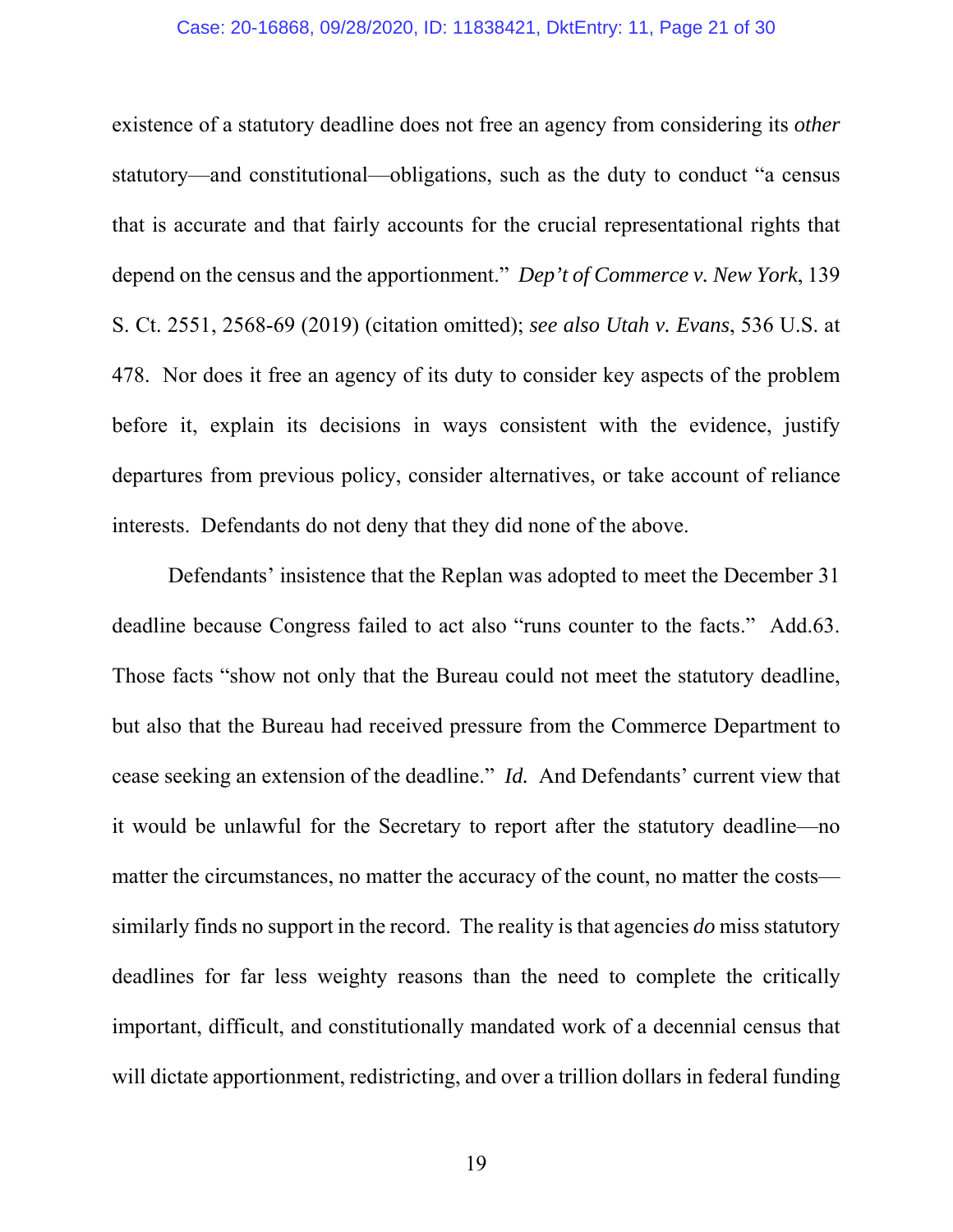#### Case: 20-16868, 09/28/2020, ID: 11838421, DktEntry: 11, Page 22 of 30

for the next decade—during a once-in-a-lifetime global pandemic. *See* Add.64-67 (citing cases). The APA does not allow the Secretary to turn a blind eye to that reality and to the Bureau's own repeated and unequivocal view that the statutory deadline *must* yield in these extraordinary circumstances.

Defendants also fail to cast doubt on the district court's holding that they were required to consider the alternative policy of "not adopting the Replan while striving in good faith to meet statutory deadlines." Add.64. In *Department of Homeland Security v. Regents of the University of California*, the Supreme Court vacated the DHS Secretary's recession of DACA despite the Attorney General's conclusion that the program was illegal and must be rescinded on that basis. 140 S. Ct. 1891, 1911 (2020). The Supreme Court declined to rule on whether that determination of illegality was correct because, even if it were, the Secretary had still violated the APA by failing to consider important aspects of the decision and possible alternatives to complete rescission. *Id.* This case is stronger still because, unlike *Regents*, there is no contemporaneous statement declaring that the COVID-19 Plan is or would become unlawful as of December 31. But even had such a determination been made, it would not excuse Defendants from complying with the APA particularly given Defendants' competing statutory and constitutional obligations.

Defendants seek to dismiss all of this by noting that *Regents* concerned the "wind down of an enforcement policy adopted by the agency *as a matter of*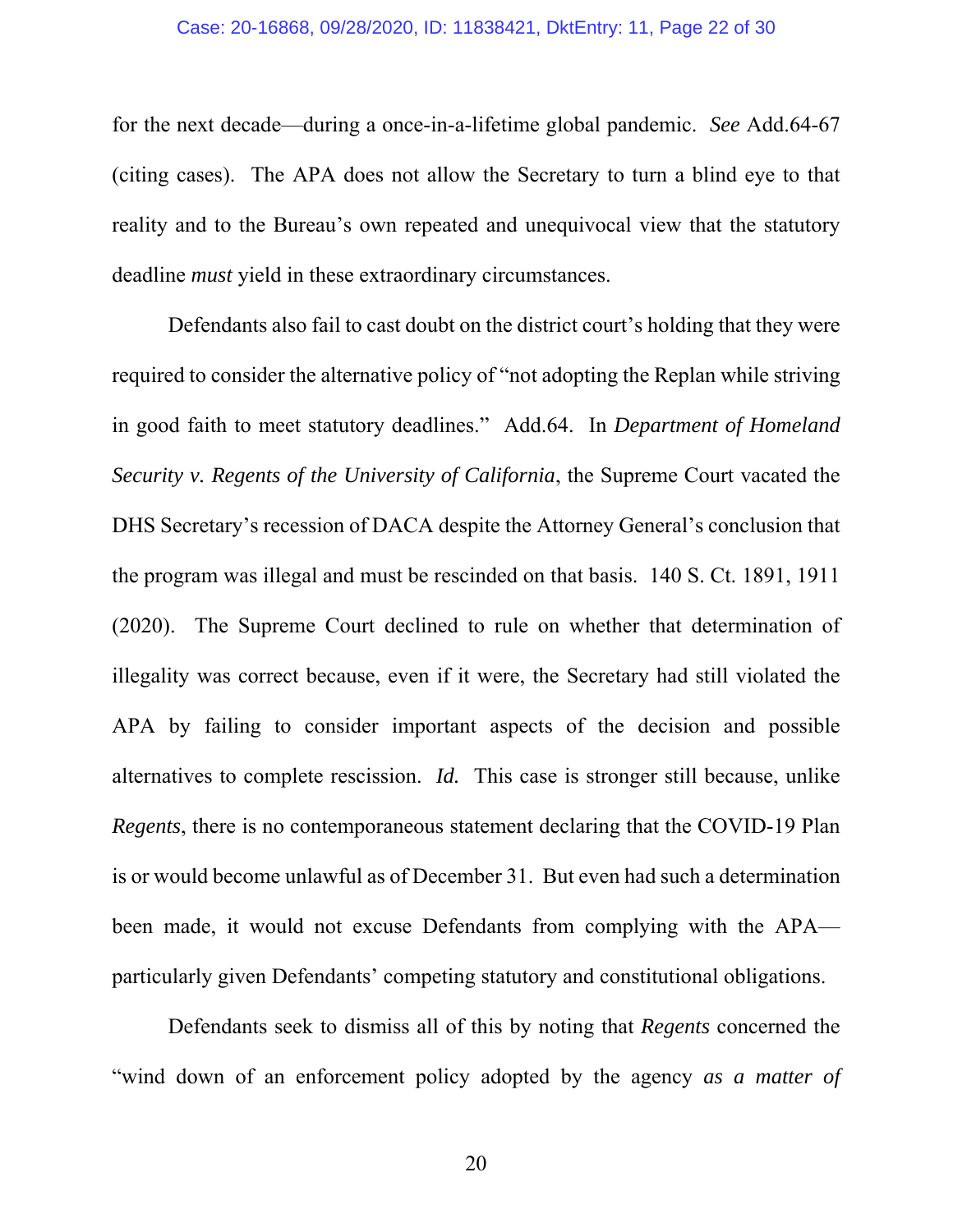*discretion*." Stay Mot. 13-14. But that is true here, too. As the district court explained, Defendants could have continued to operate under the COVID-19 Plan while striving to meet statutory deadlines; could have "taken measures short of terminating the census early" such as undertaking "good faith efforts to meet the deadline coupled with an operational plan that would—at least in the Bureau's view—generate results that were not 'fatal[ly]' or 'unacceptabl[y]' inaccurate"; or could have selected a plan that would balance the statutory and constitutional directive to conduct an accurate census with the statutory directive to complete such a census by a particular deadline. Add.64 (citation omitted; alterations in original). That Defendants did not even *consider* these alternatives is, again, undisputed.

Finally, Defendants' rhetoric to the side, this is not a broad programmatic attack on the internal operations of the Bureau, and the remedy ordered by the district court does not require "hands-on" management of the 2020 Census. Add.30. The district court merely granted the run-of-mine remedy for an APA violation that stays the unlawful action (the Replan) and, returning to the status quo ante, allows the *Bureau*'s previously adopted COVID-19 Plan to govern in the interim. This Court should not accept Defendants' invitation to override the Bureau's own expert judgment on what was needed to accomplish a complete and accurate census, or the district court's determination that the Secretary did not follow the most basic procedural steps in adopting the Replan. And it certainly should not do so in the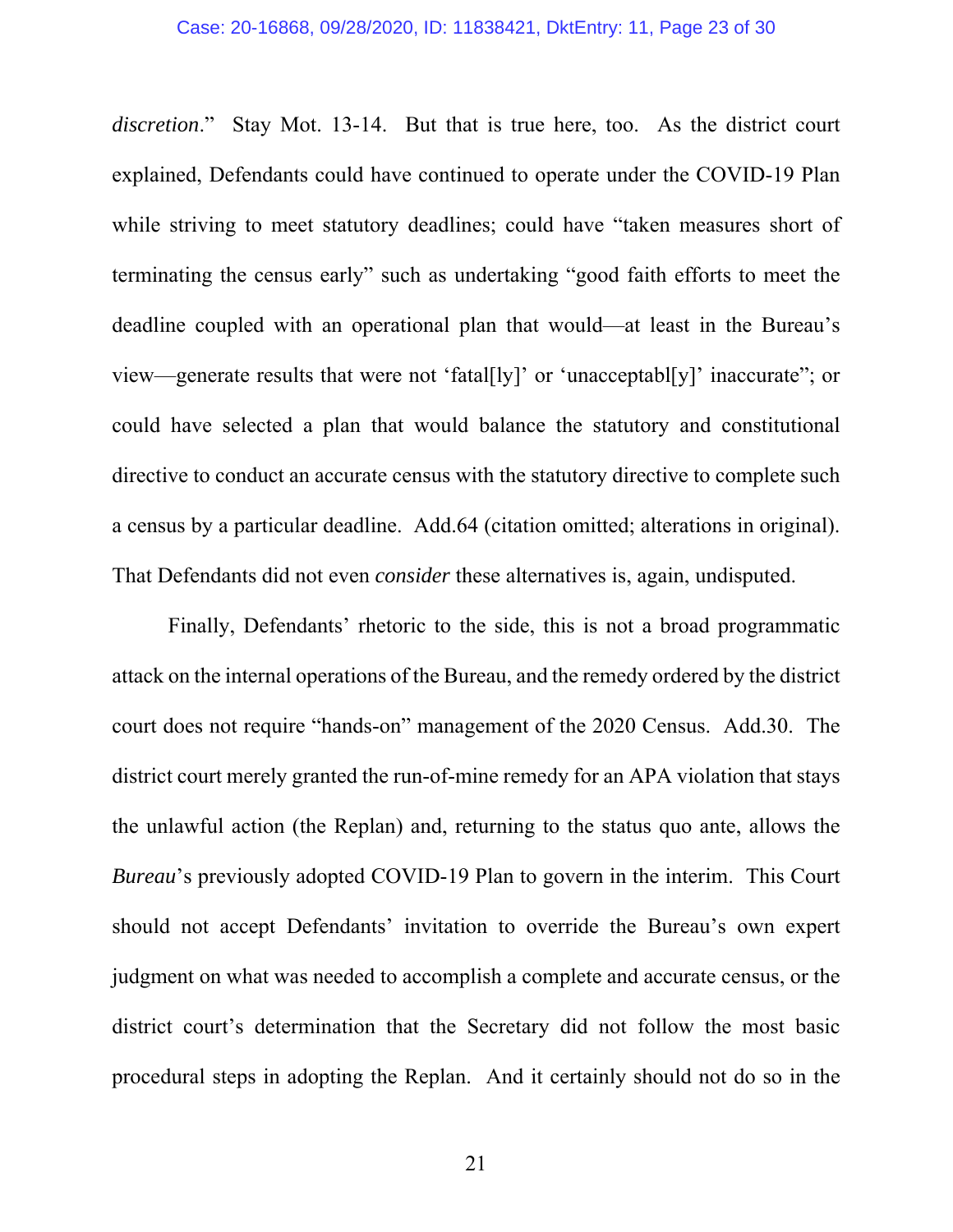form of an "administrative stay" that would enable Defendants to immediately end data collection and fire enumerators in ways that would be practically impossible to reverse—causing irreparable harm to Plaintiffs and the nation for the next decade.

## **CONCLUSION**

The Court should deny Defendants' motion for an administrative stay.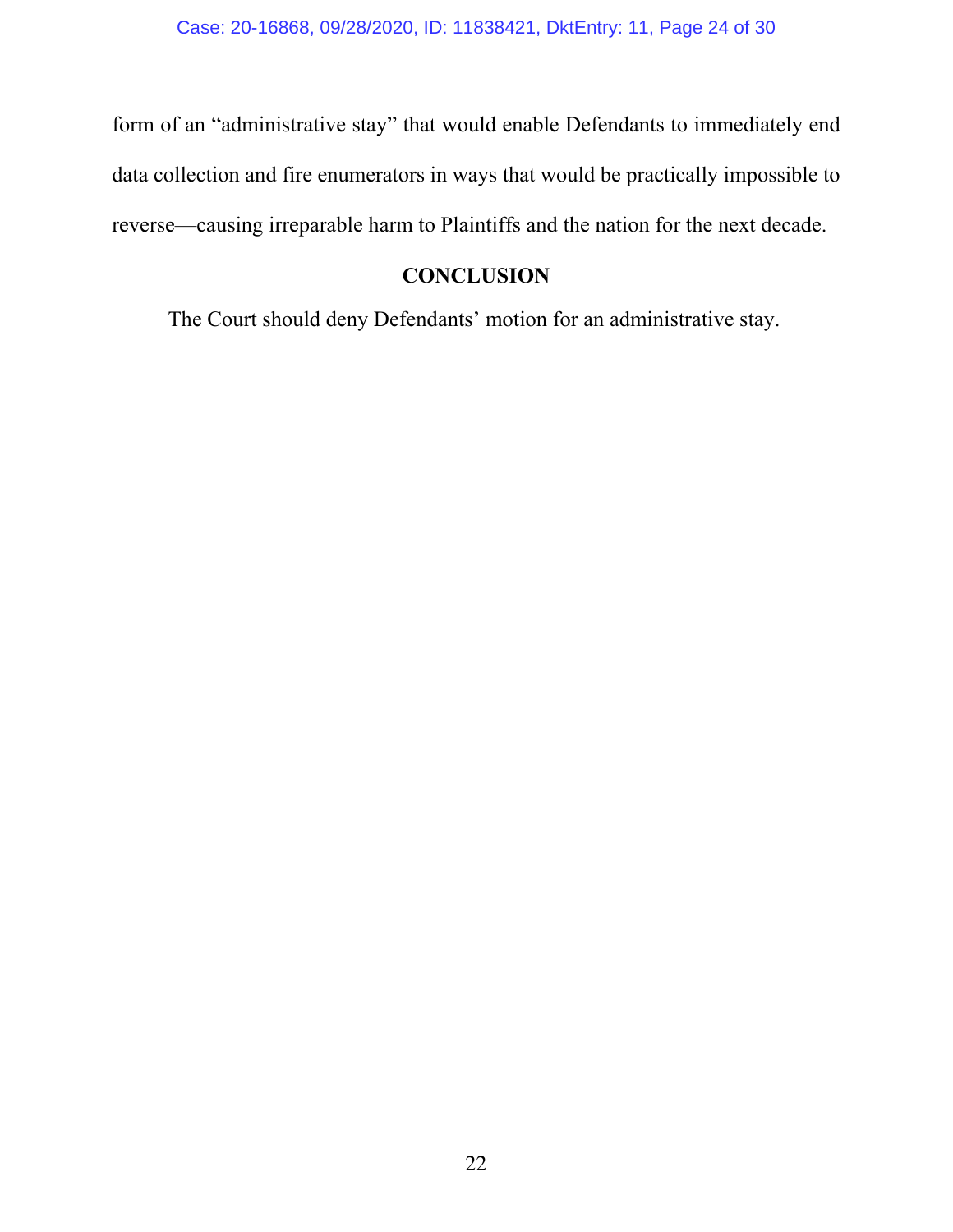Respectfully submitted,

Dated: September 28, 2020 LATHAM & WATKINS LLP

By: s/ Melissa Arbus Sherry Melissa Arbus Sherry\*

Sadik Huseny Steven M. Bauer Amit Makker Shannon D. Lankenau **LATHAM & WATKINS LLP**  505 Montgomery Street, Suite 2000 San Francisco, CA 94111 Telephone: 415.391.0600 Facsimile: 415.395.8095 steven.bauer@lw.com sadik.huseny@lw.com amit.makker@lw.com shannon.lankenau@lw.com

Melissa Arbus Sherry Richard P. Bress Anne W. Robinson Tyce R. Walters Genevieve P. Hoffman Gemma Donofrio **LATHAM & WATKINS LLP** 555 Eleventh Street NW, Suite 1000 Washington, D.C. 20004 Telephone: 202.637.2200 Facsimile: 202.637.2201 rick.bress@lw.com melissa.sherry@lw.com anne.robinson@lw.com tyce.walters@lw.com genevieve.hoffman@lw.com gemma.donofrio@lw.com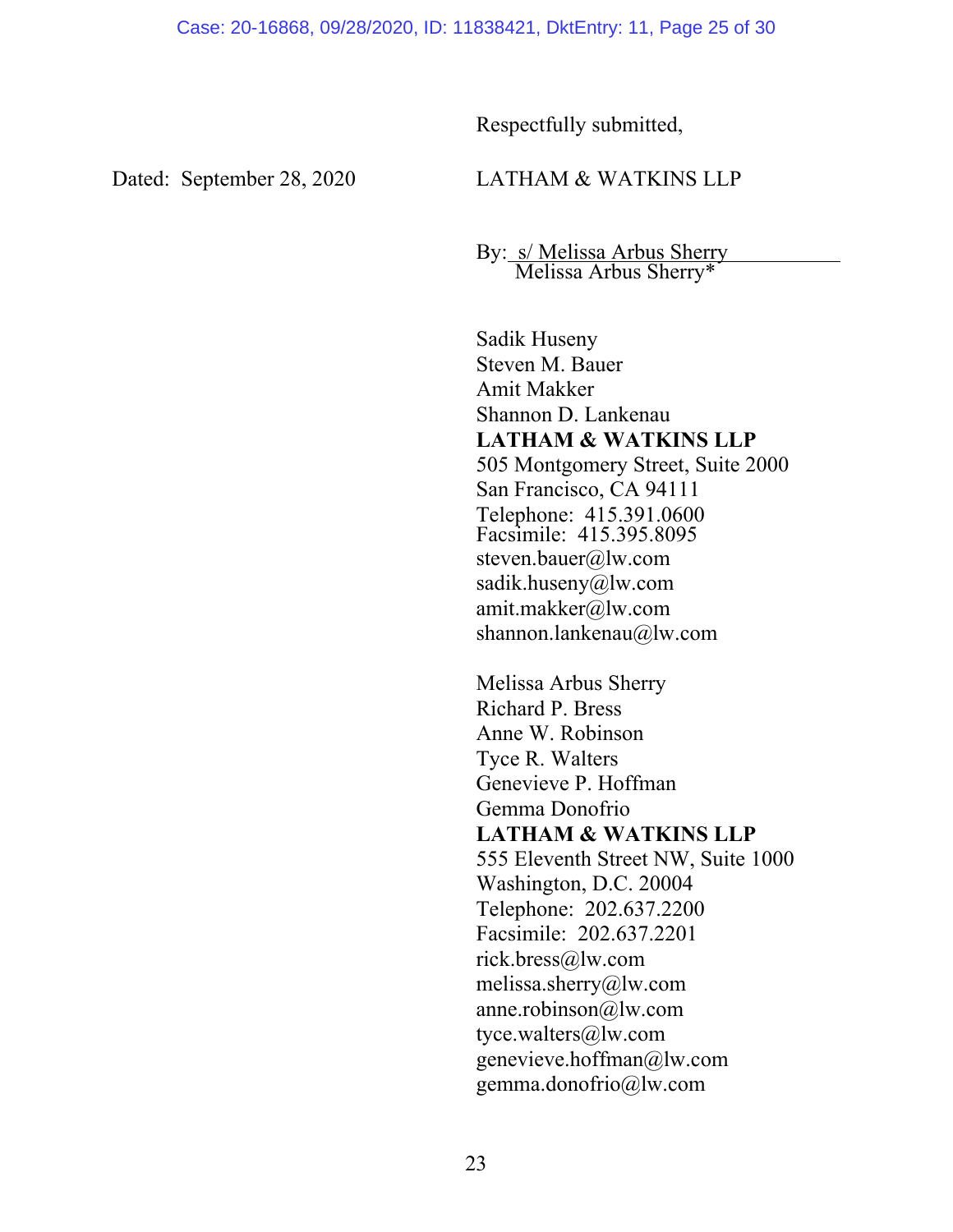*Attorneys for Plaintiffs-Appellees National Urban League; League of Women Voters; Black Alliance for Just Immigration; Harris County, Texas; King County, Washington; City of San Jose, California; Rodney Ellis; Adrian Garcia; and the NAACP* 

\* I certify that the following counsel and parties concur in this filing.

Kristen Clarke Jon M. Greenbaum Ezra D. Rosenberg Dorian L. Spence Maryum Jordan Ajay Saini Pooja Chaudhuri **LAWYERS' COMMITTEE FOR CIVIL RIGHTS UNDER LAW** 1500 K Street NW, Suite 900 Washington, DC 20005 Telephone: 202.662.8600 Facsimile: 202.783.0857 kclarke@lawyerscommittee.org jgreenbaum@lawyerscommittee.org erosenberg@lawyerscommittee.org dspence@lawyerscommittee.org mjordan@lawyerscommittee.org asaini@lawyerscommitee.org pchaudhuri@lawyerscommittee.org

*Attorneys for Plaintiffs-Appellees National Urban League; City of San Jose, California; Harris County, Texas; League of Women Voters; King County, Washington; Black Alliance for Just Immigration; Rodney Ellis; Adrian Garcia; the NAACP; and Navajo Nation* 

Wendy R. Weiser Thomas P. Wolf Kelly M. Percival **BRENNAN CENTER FOR JUSTICE**  120 Broadway, Suite 1750 New York, NY 10271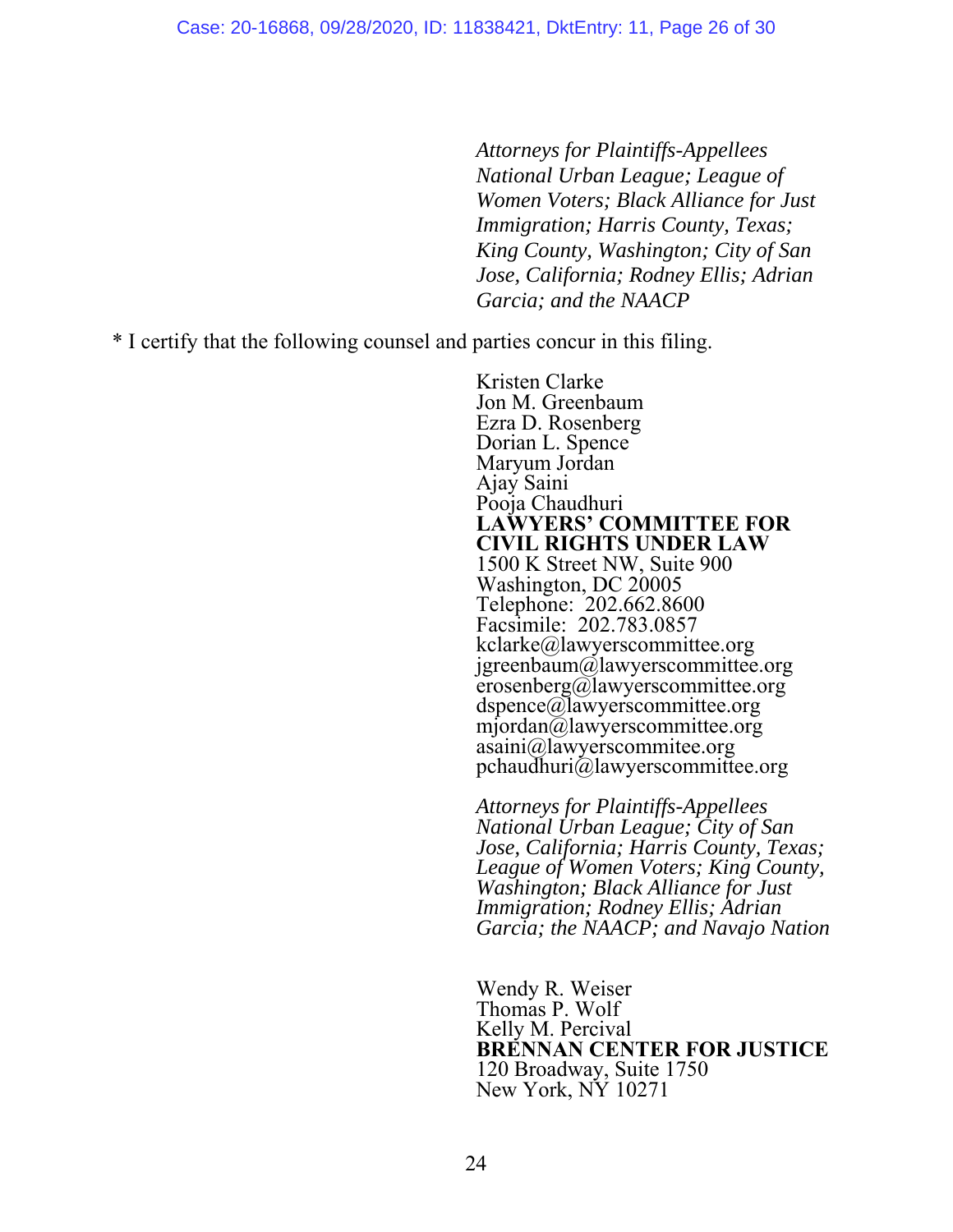Telephone: 646.292.8310 Facsimile: 212.463.7308 weiserw@brennan.law.nyu.edu wolft@brennan.law.nyu.edu percivalk@brennan.law.nyu.edu

*Attorneys for Plaintiffs-Appellees National Urban League; City of San Jose, California; Harris County, Texas; League of Women Voters; King County, Washington; Black Alliance for Just Immigration; Rodney Ellis; Adrian Garcia; the NAACP; and Navajo Nation* 

Mark Rosenbaum **PUBLIC COUNSEL** 610 South Ardmore Avenue Los Angeles, California 90005 Telephone: 213.385.2977 Facsimile: 213.385.9089 mrosenbaum@publiccounsel.org

*Attorneys for Plaintiff-Appellee City of San Jose* 

Doreen McPaul, Attorney General Jason Searle **NAVAJO NATION DEPARTMENT OF JUSTICE** P.O. Box 2010 Window Rock, AZ 86515 Telephone: 928.871.6345 dmcpaul@nndoj.org jasearle@nndoj.org

*Attorneys for Plaintiff-Appellee Navajo Nation* 

Michael N. Feuer Kathleen Kenealy Danielle Goldstein Michael Dundas **CITY ATTORNEY FOR THE CITY OF LOS ANGELES** 200 N. Main Street, 8th Floor Los Angeles, CA 90012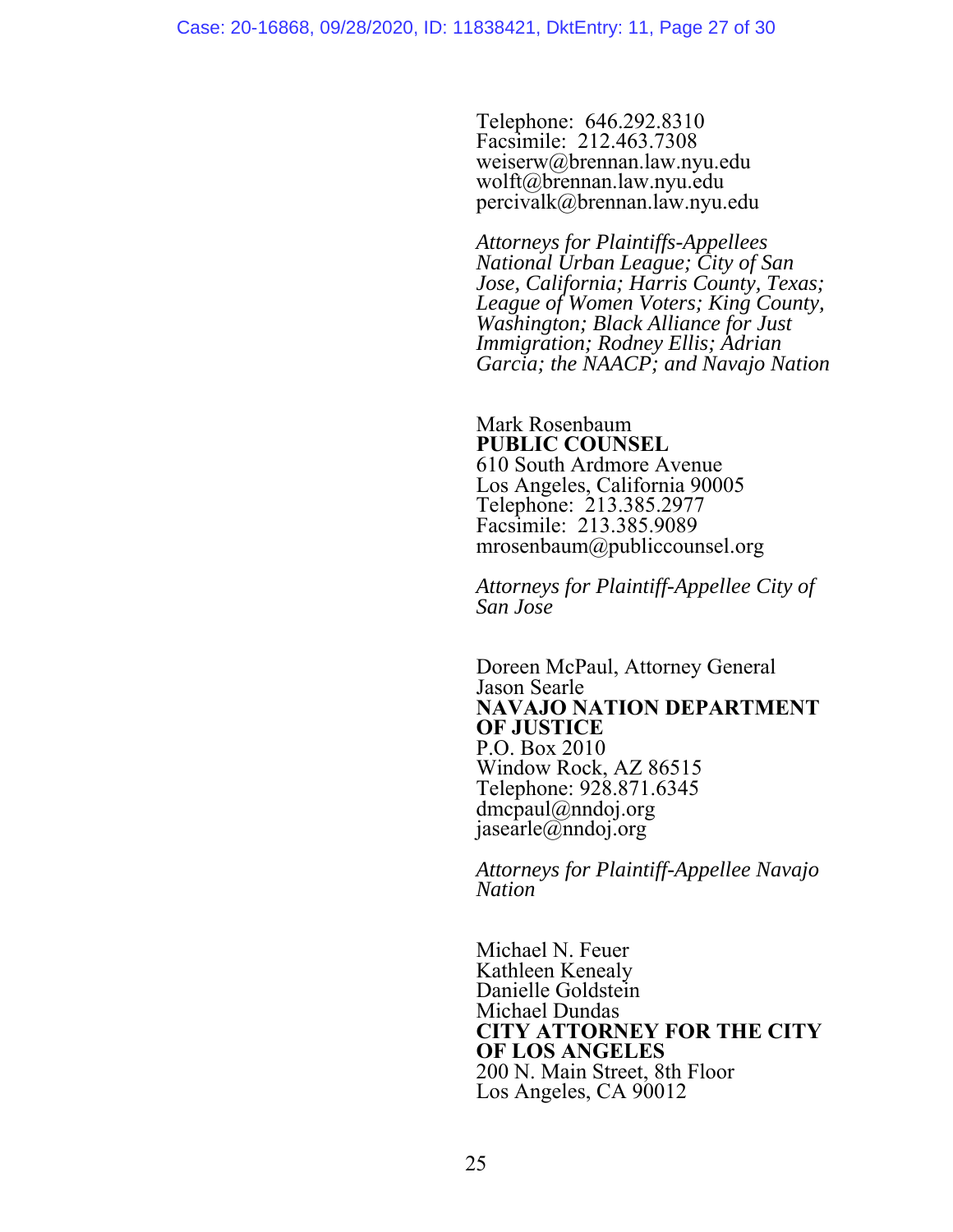Telephone: 213.473.3231 Facsimile: 213.978.8312 mike.feuer@lacity.org kathleen.kenealy@lacity.org danielle.goldstein@lacity.org mike.dundas@lacity.org

*Attorneys for Plaintiff-Appellee City of Los Angeles* 

Christopher A. Callihan Michael Mutalipassi **CITY OF SALINAS** 200 Lincoln Avenue Salinas, CA 93901 Telephone: 831.758.7256 Facsimile: 831.758.7257 legalwebmail@ci.salinas.ca.us michaelmu@ci.salinas.ca.us

*Attorneys for Plaintiff-Appellee City of Salinas* 

 Rafey S. Balabanian Lily E. Hough **EDELSON P.C.** 123 Townsend Street, Suite 100 San Francisco, CA 94107 Telephone: 415.212.9300 Facsimile: 415.373.9435 rbalabanian@edelson.com lhough@edelson.com

Mark A. Flessner **CORPORATION COUNSEL FOR THE CITY OF CHICAGO**  Benna Ruth Solomon Stephen J. Kane Justin A. Houppert Rebecca Hirsch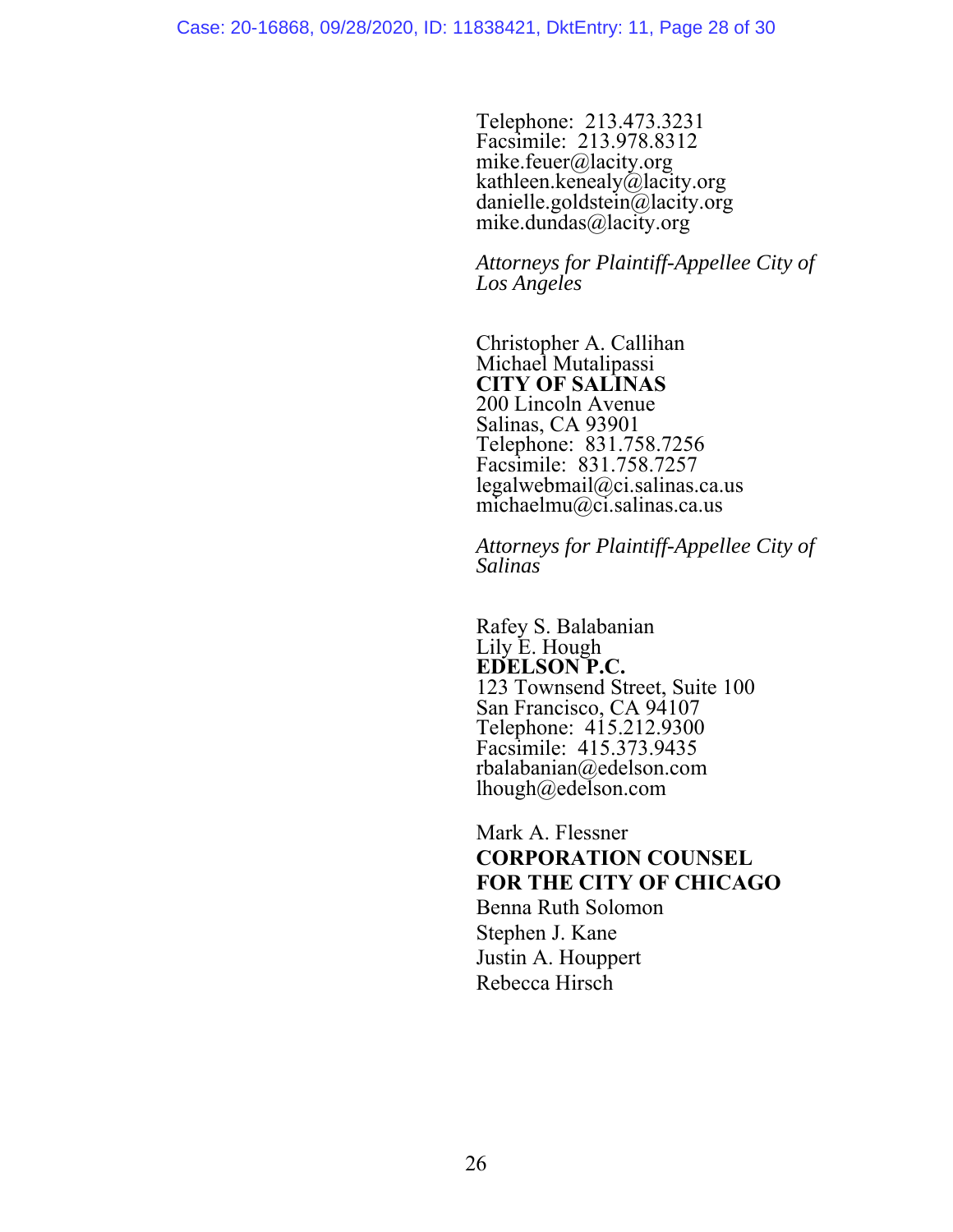30 N. LaSalle Street, Suite 800 Chicago, IL 60602 Telephone: 312.744.7764 Facsimile: 312.744.3588 benna.solomon@cityofchicago.org

*Attorneys for Plaintiff-Appellee City of Chicago* 

Pratik A. Shah Z.W. Julius Chen Merrill C. Godfrey **AKIN GUMP STRAUSS HAUER & FELD LLP**  2001 K St., N.W. Washington, D.C. 20006 Telephone: 202.887.4000 Facsimile: 202.887.4288 pshah@akingump.com chenj $\overline{\omega}$ akingump.com mgodfrey@akingump.com

*Attorneys for Plaintiff-Appellee Gila River Indian Community*

David I. Holtzman **HOLLAND & KNIGHT LLP**  Daniel P. Kappes Jacqueline N. Harvey 50 California Street, 28th Floor San Francisco, CA 94111 Telephone: 415.743.6970 Facsimile: 415.743.6910 David.Holtzman@hklaw.com

*Attorneys for Plaintiff-Appellee County of Los Angeles*